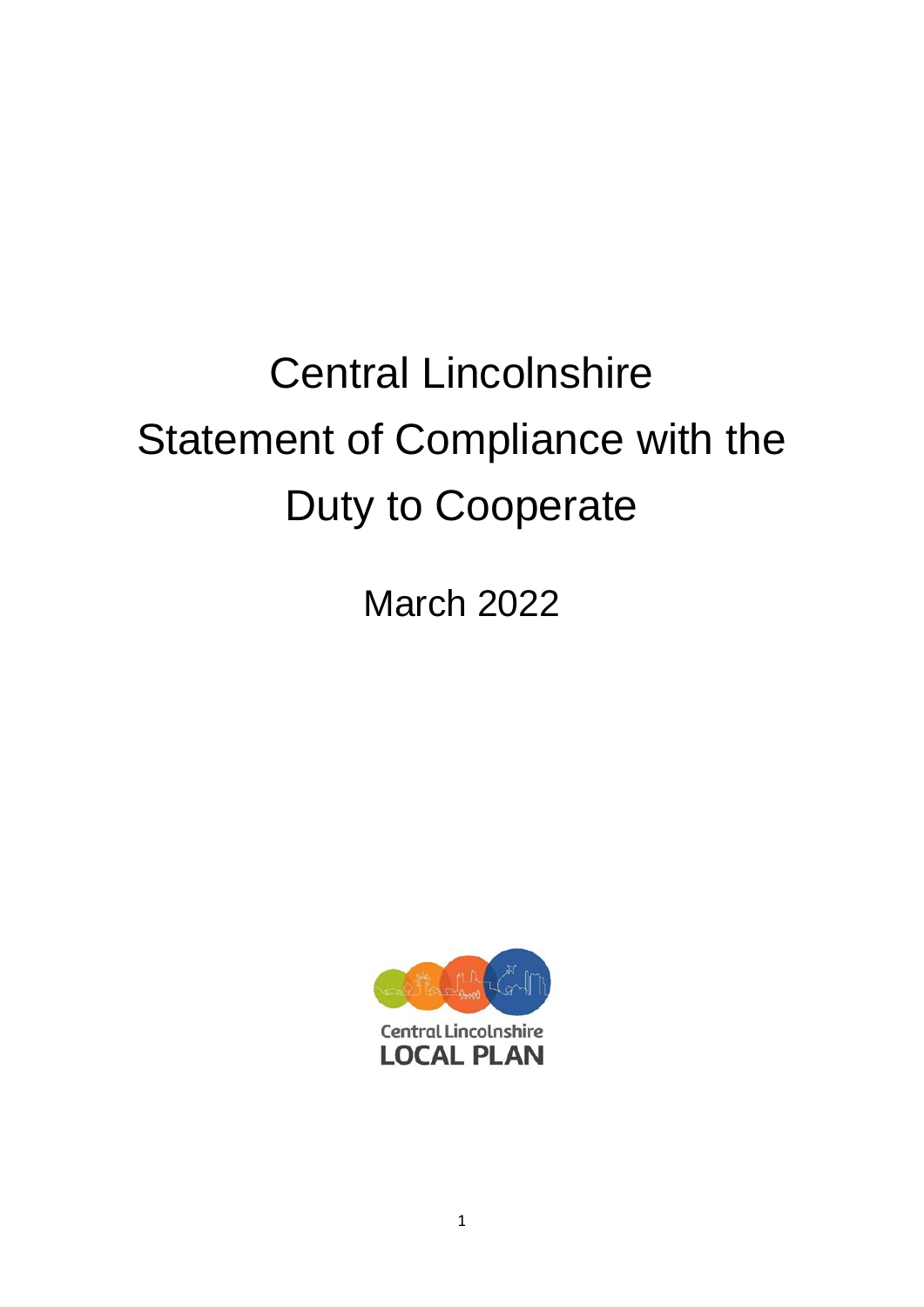# **Contents**

| 1.           |                                                                                      |  |
|--------------|--------------------------------------------------------------------------------------|--|
| 2.           |                                                                                      |  |
| 2.1.         |                                                                                      |  |
| 2.2.         |                                                                                      |  |
| 2.3.         |                                                                                      |  |
| 2.4.         |                                                                                      |  |
| 3.           |                                                                                      |  |
| 3.1.         |                                                                                      |  |
| 3.2.         |                                                                                      |  |
| 3.3.         |                                                                                      |  |
|              |                                                                                      |  |
| 4.1.         |                                                                                      |  |
| 4.2.         |                                                                                      |  |
| 4.3.         |                                                                                      |  |
| 4.4.         |                                                                                      |  |
| 4.5.<br>land | Meeting employment needs with the necessary scale and location of employment<br>14   |  |
| 4.6.         | Maintaining the vitality of the City and Town Centres in Central Lincs/ relationship |  |
| 4.7.         |                                                                                      |  |
| 4.8.         |                                                                                      |  |
| 4.9.         |                                                                                      |  |
| 4.10.        |                                                                                      |  |
| 4.11.        | 18                                                                                   |  |
| 4.12.        |                                                                                      |  |
| 4.13.        |                                                                                      |  |
| 4.14.        |                                                                                      |  |
| 4.15.        |                                                                                      |  |
| 4.16.        |                                                                                      |  |
| 5.           |                                                                                      |  |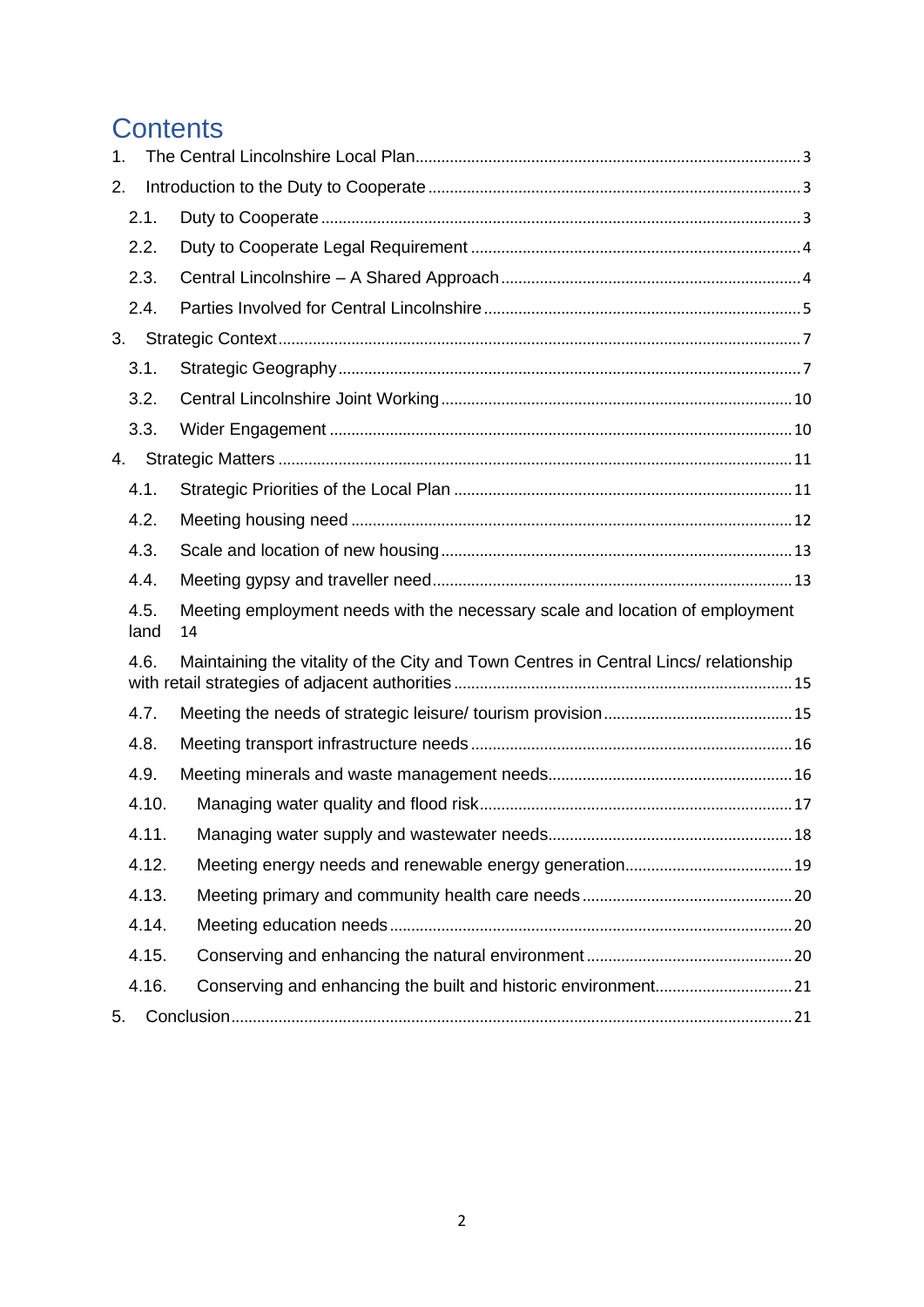# <span id="page-2-0"></span>1. The Central Lincolnshire Local Plan

- 1.1. The Central Lincolnshire Joint Strategic Planning Committee (CLJSPC) is reviewing the joint Local Plan for the Central Lincolnshire area. The Local Plan sets out the framework for how development proposals will be considered across the districts of City of Lincoln, North Kesteven and West Lindsey to 2040 and, when adopted, will replace the current Central Lincolnshire Local Plan adopted in 2017.
- 1.2. This statement seeks to demonstrate how the CLJSPC has complied with the 'Duty to Cooperate' in preparing the Local Plan.

# <span id="page-2-1"></span>2. Introduction to the Duty to Cooperate

#### <span id="page-2-2"></span>2.1. Duty to Cooperate

- 2.1.1. The Localism Act 2011 places a statutory duty on local planning authorities and other specified bodies to cooperate with each other (the 'duty to cooperate') to address strategic cross boundary issues relevant to their area during the preparation of a development plan. Section 33A, part 4 of the Act defines these 'strategic matters' as:
	- *a) sustainable development or use of land that has or would have a significant impact on at least two planning areas, including (in particular) sustainable development or use of land for or in connection with infrastructure that is strategic and has or would have a significant impact on at least two planning areas, and*
	- *b) sustainable development or use of land in a two-tier area if the development or use—*
		- *(i) is a county matter, or (ii) has or would have a significant impact on a county matter*
- 2.1.2. The duty to cooperate is not a duty to agree, but local planning authorities should make every effort to secure the necessary cooperation on strategic cross boundary matters before submitting their Local Plans for examination. At examination, local planning authorities must demonstrate how they have complied with the duty.
- 2.1.3. A Statement of Common Ground is a written record of the progress made during the process of planning for strategic cross-boundary matters. It documents where effective co-operation is and is not happening throughout the plan-making process and is a way of demonstrating at examination that plans are deliverable over the plan period and based on effective joint working across local authority boundaries. For the Central Lincolnshire Joint Strategic Planning Committee, as a local planning authority, it also forms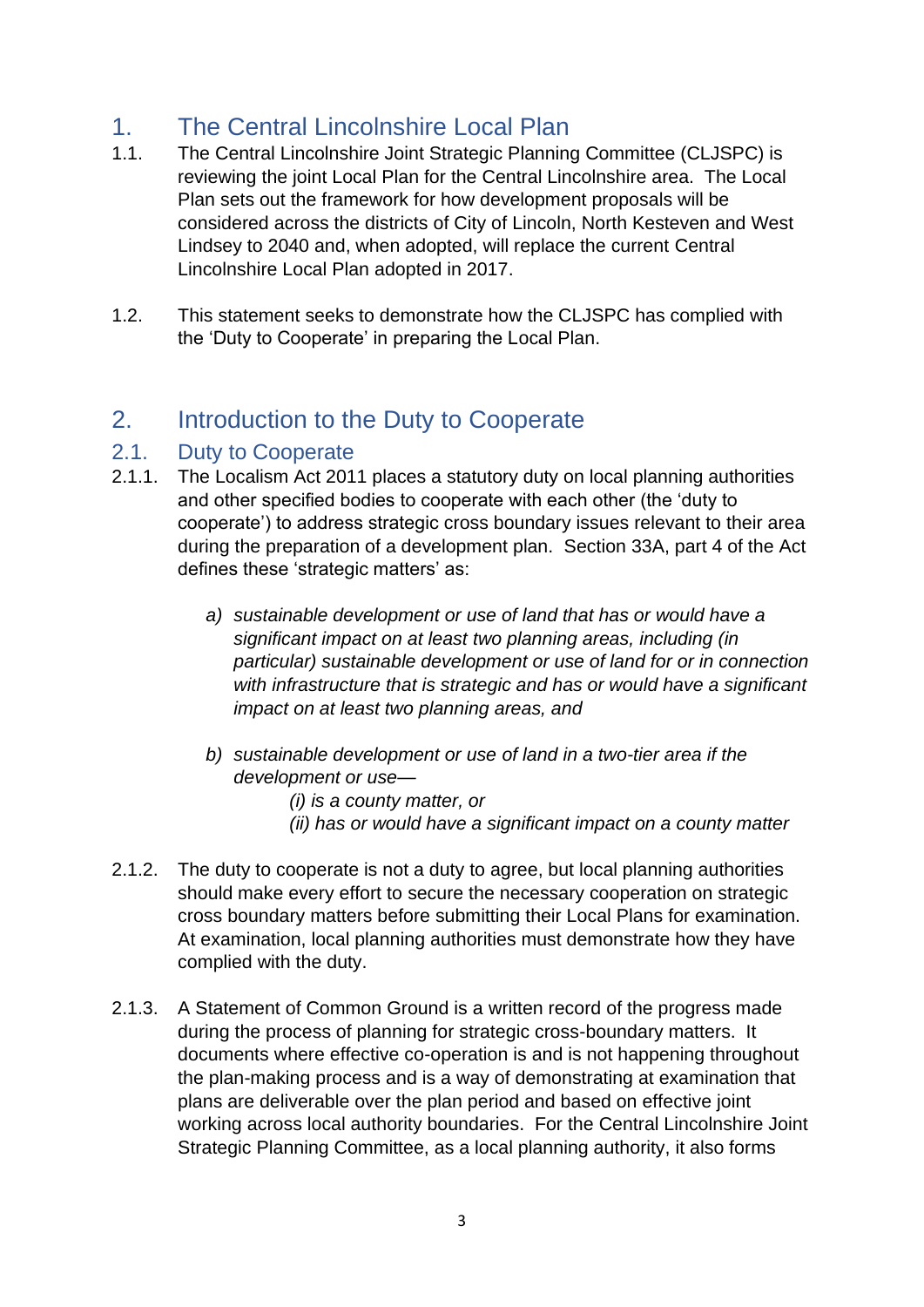part of the evidence required to demonstrate that we have complied with the duty to cooperate.

- 2.1.4. The approach taken in preparing this statement is in accordance with the requirements of the National Planning Policy Framework (NPPF) and the National Planning Practice Guidance (PPG) and it demonstrates how the obligations have been met in relation to the duty. It identifies the key strategic and cross-boundary issues and the joint working that has been pursued throughout the preparation of the Local Plan to address these issues.
- 2.1.5. Whilst dialogue and co-operation remain ongoing, this statement sets out the activities that have taken place in the plan process and the situation at the point of publishing the plan for its proposed submission consultation in relation to strategic and cross-boundary matters.

# <span id="page-3-0"></span>2.2. Duty to Cooperate Legal Requirement

- 2.2.1. The National Planning Policy Framework (NPPF) (2021) sets out the requirements for "maintaining effective cooperation". Paragraphs 24 to 27 state that "local planning authorities and county councils (in two-tier areas) are under a duty to cooperate with each other, and with other prescribed bodies, on strategic matters that cross administrative boundaries" and that "strategic policy-making authorities should collaborate to identify the relevant strategic matters which they need to address in their plans."
- 2.2.2. Paragraphs 20 to 23 of the NPPF, whilst not exhaustive, set out the strategic matters that policies should make provision for and for which cooperation is required for cross-boundary matters. These are:
	- a) Housing (including affordable housing), employment, retail, leisure and other commercial development;
	- b) Infrastructure for transport, telecommunications, security, waste management, water supply, wastewater, flood risk and coastal change management, and the provision of minerals and energy (including heat);
	- c) Community facilities (such as health, education and cultural infrastructure); and
	- d) Conservation and enhancement of the natural, built and historic environment, including landscapes and green infrastructure, and planning measures to address climate change mitigation and adaption.

# <span id="page-3-1"></span>2.3. Central Lincolnshire – A Shared Approach

2.3.1. Planning Policy Guidance states that two or more local planning authorities agreeing to prepare a joint local plan can be an effective way of addressing cross-boundary issues and is enabled by section 28 of the Planning and Compulsory Purchase Act 2004.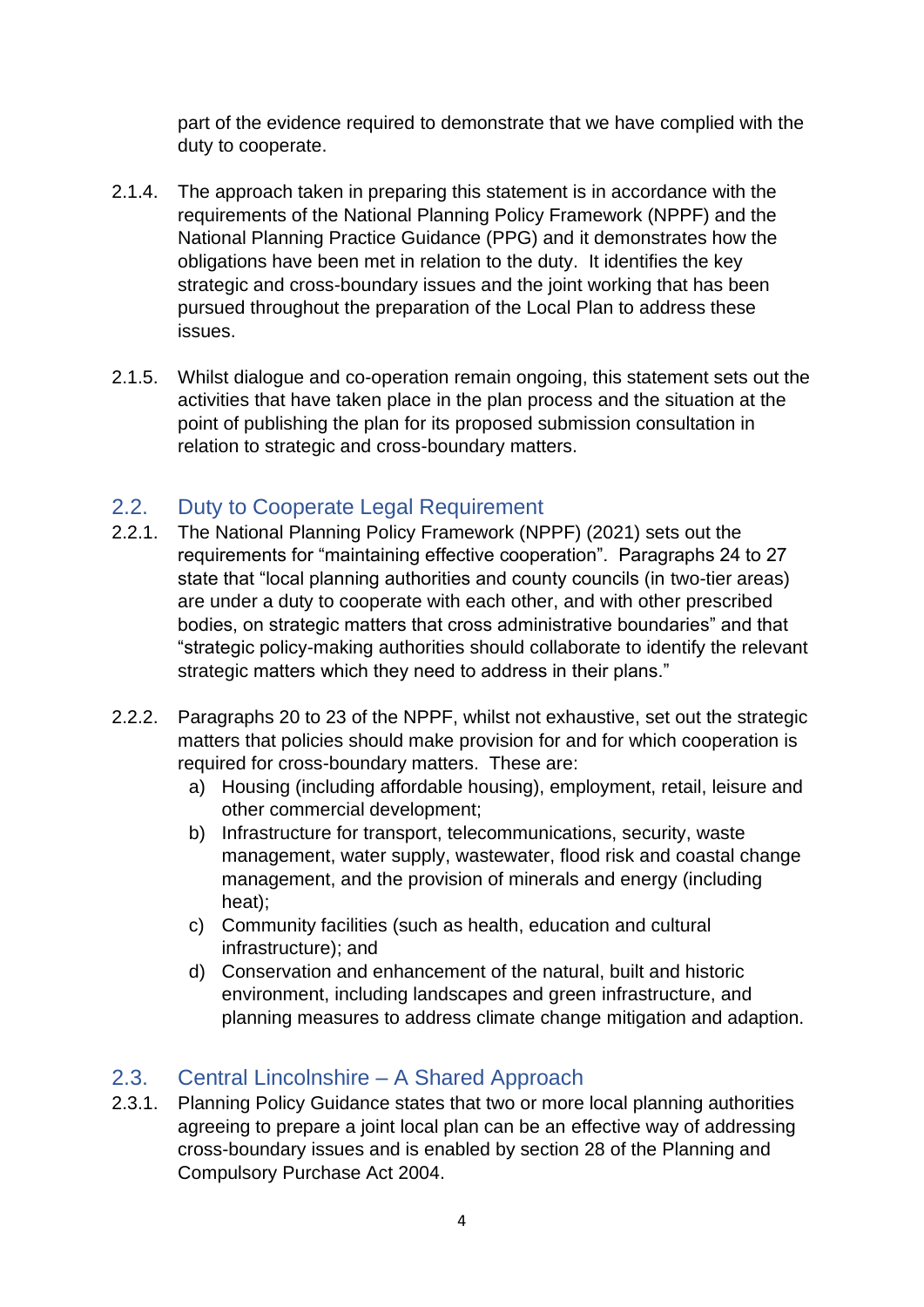- 2.3.2. The City of Lincoln Council, North Kesteven District Council and West Lindsey District Council have had a long history of partnership working along with Lincolnshire County Council, particularly on planning-related matters. The relationship between the four authorities evolved in response to the particular issues caused by the City of Lincoln's tight administrative boundary and the close interrelationship between the City and it's wider built up area and surrounding villages and has strengthened over time.
- 2.3.3. This joint working on planning-related matters was formalised in 2009/ 2010 when the three District Councils came together with Lincolnshire County Council to prepare a joint Central Lincolnshire Local Plan for the area. Preparation of the Local Plan is the responsibility of the Central Lincolnshire Joint Strategic Planning Committee which was established by Parliamentary Order in 2009 and consists of elected representatives from each of the four partner Councils and has full decision-making powers on planning policy matters. The Central Lincolnshire Joint Strategic Planning Committee is supported by officers in the Local Plan Team which was established in May 2010.
- 2.3.4. The partner authorities are committed to effective working across all functions as they relate to land use planning and the Central Lincolnshire Local Plan, co-operating on a number of strategic and non-strategic matters.

## <span id="page-4-0"></span>2.4. Parties Involved for Central Lincolnshire

- 2.4.1. In preparing the Central Lincolnshire Local Plan, the Local Plan Team have worked closely with other departments and services within the three districts that are partner authorities for the Central Lincolnshire area and with Lincolnshire County Council. Although the Local Plan covers the three administrative areas, each district retains its own development management function as well as other district functions and have therefore been included in the list.
- 2.4.2. Lincolnshire County Council is a partner authority with members who also sit on the CLJSPC but it covers a much larger area than Central Lincolnshire and the authority is responsible for numerous other services and functions and have therefore been included in the list.
- 2.4.3. All neighbouring districts, county councils, unitary authorities and prescribed bodies have been included in the list as well as other relevant bodies within the Central Lincolnshire area, listed in Table 1.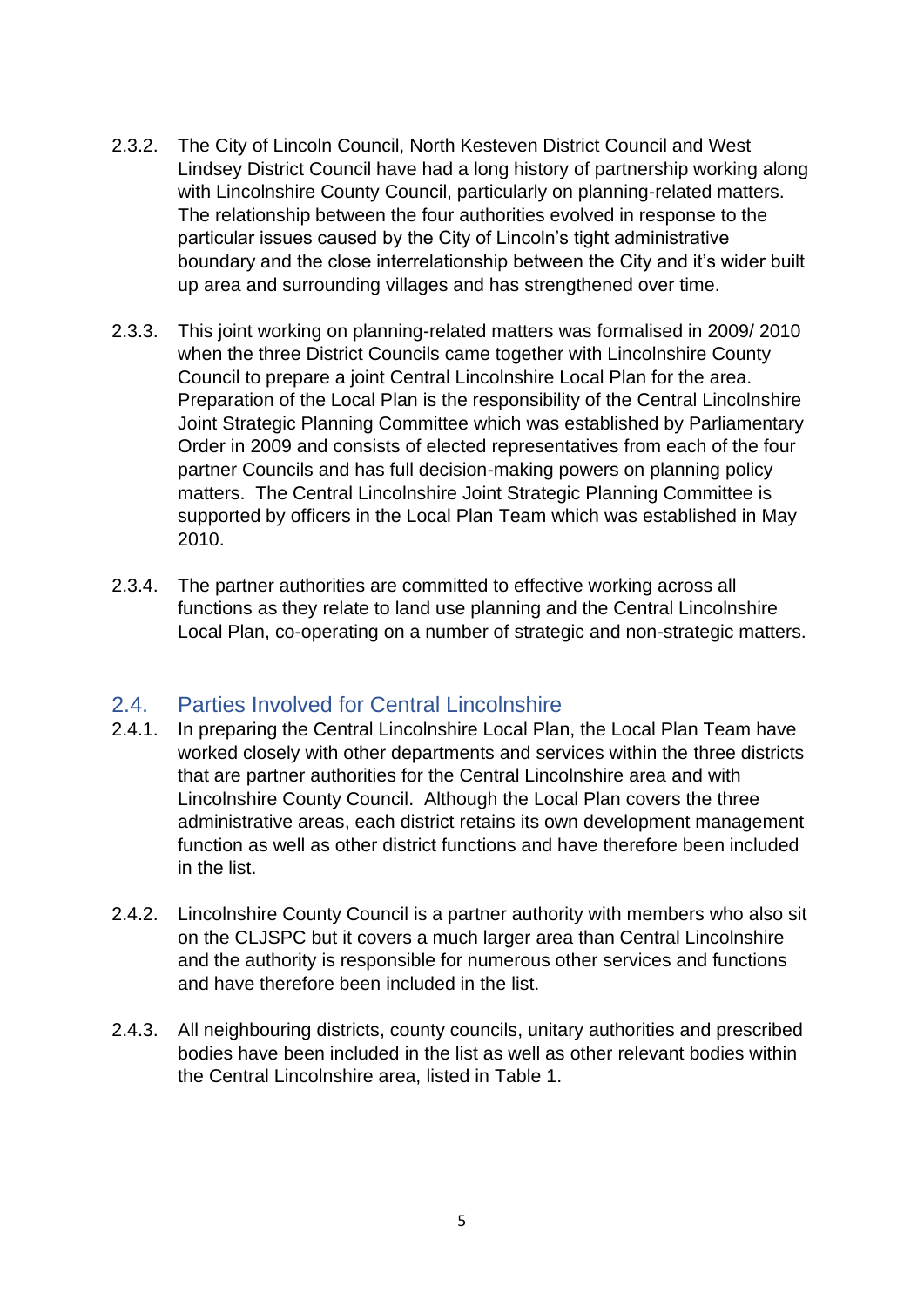| Category                                | Organisation                                  |
|-----------------------------------------|-----------------------------------------------|
| <b>Central Lincolnshire Authorities</b> | <b>City of Lincoln Council</b>                |
| (partner authorities)                   | North Kesteven District Council               |
|                                         | <b>West Lindsey District Council</b>          |
| <b>County Council</b>                   | <b>Lincolnshire County Council</b>            |
| (Partner authority)                     |                                               |
| <b>Neighbouring Local Authorities</b>   | <b>Bassetlaw District Council</b>             |
|                                         | <b>Boston Borough Council</b>                 |
|                                         | <b>East Lindsey District Council</b>          |
|                                         | <b>Newark &amp; Sherwood District Council</b> |
|                                         | North East Lincolnshire Council (unitary)     |
|                                         | North Lincolnshire Council (unitary)          |
|                                         | <b>South Holland District Council</b>         |
|                                         | South Kesteven District Council               |
|                                         | <b>Nottinghamshire County Council</b>         |
| <b>Other Prescribed Bodies</b>          | <b>Civil Aviation Authority</b>               |
|                                         | <b>Environment Agency</b>                     |
|                                         | <b>Historic England</b>                       |
|                                         | Homes England                                 |
|                                         | Lincolnshire CCG (or subsequent organisation) |
|                                         | on behalf of the Lincolnshire NHS system      |
|                                         | Marine Management Organisation                |
|                                         | National Highways                             |
|                                         | <b>Natural England</b>                        |
|                                         | Office of Rail and Road                       |

*Table 1: List of Duty to Cooperate Partners for Central Lincolnshire*

2.4.4. It is important to note that there are other bodies, not prescribed by national policy or legislation, that have been closely engaged throughout the Local Plan process and have been involved in the development of the Statement of Common Ground to maximise the effectiveness of preparing the Local Plan. These bodies are listed in Table 2.

*Table 2: List of additional bodies included in the Statement of Common Ground*

Anglian Water Canal and River Trust Coal Authority Department for Education East Midlands Council Greater Lincolnshire Local Enterprise Partnership (GLLEP) Greater Lincolnshire Nature Partnership (GLNP) Heritage Lincolnshire Internal Drainage Boards (Black Sluice, Upper Witham, Witham 1<sup>st</sup>, Witham 3<sup>rd</sup> & Shire Group) Lincolnshire Chalk Streams Partnership Lincolnshire Chalk Streams Trust Lincolnshire Rivers Trust Lincolnshire PCC/ Lincolnshire Police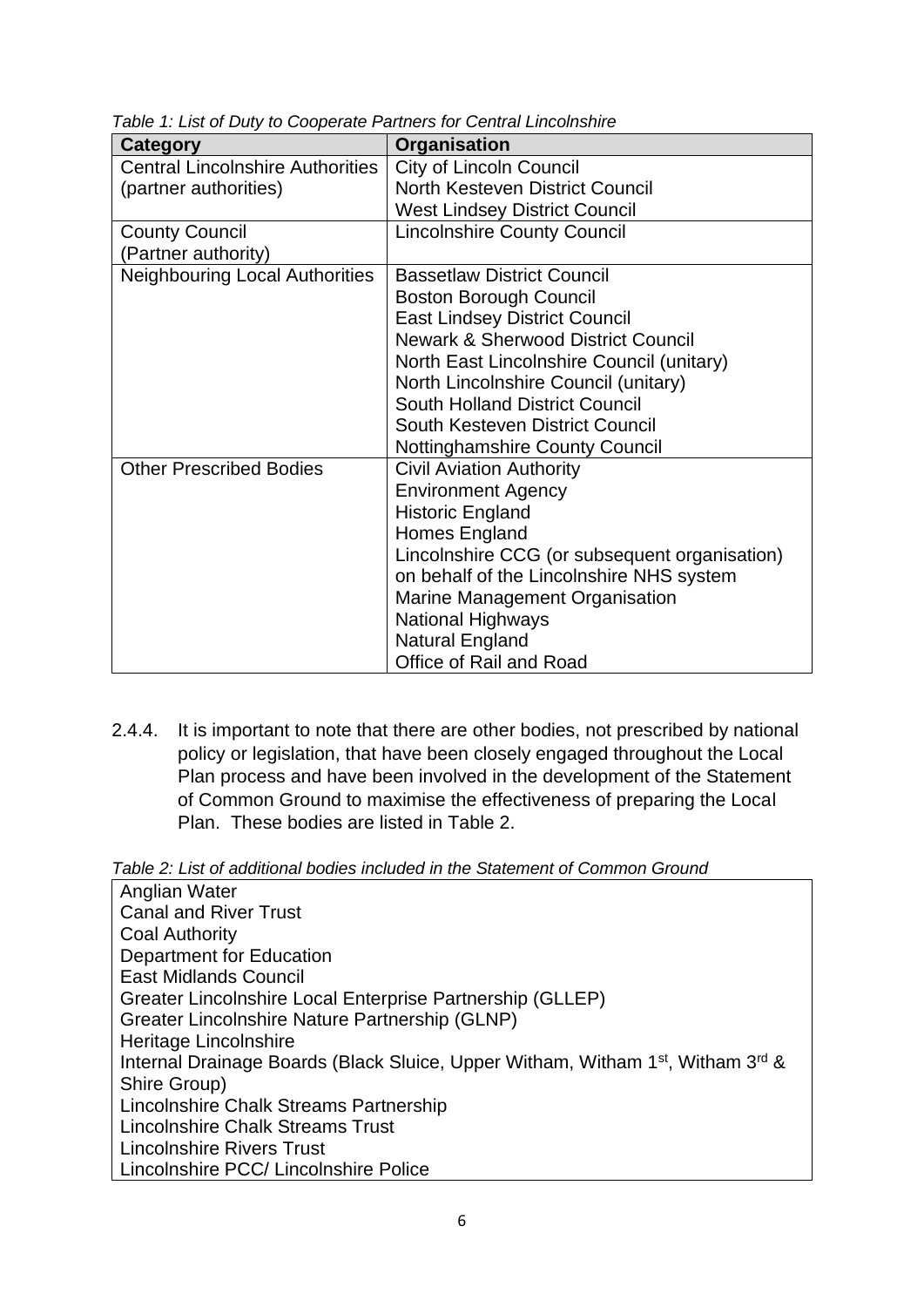Lincolnshire Showground Lincolnshire Wildlife Trust Lincolnshire Wolds Countryside Service Market Rasen Racecourse (The Jockey Club) MoD/ RAF National Grid/ Energy Companies National Trust Network Rail Nottinghamshire PCC Severn Trent Water Sport England **Sustrans** 

# <span id="page-6-0"></span>3. Strategic Context

## <span id="page-6-1"></span>3.1. Strategic Geography

- 3.1.1. Central Lincolnshire is situated within the East Midlands region and consists of the administrative areas of City of Lincoln Council, with North Kesteven District Council to the south and West Lindsey District Council to the north. The local planning authorities that share boundaries with Central Lincolnshire are East Lindsey and Boston Borough to the east and South Kesteven and South Holland to the south, all of which are in the Lincolnshire County Council administrative area. The unitary authorities of North Lincolnshire are to the north and North East Lincolnshire to the north east. The Nottinghamshire districts of Bassetlaw and Newark and Sherwood are to the west.
- 3.1.2. Lincoln along with the adjoining settlement of North Hykeham forms the largest built up area in Central Lincolnshire and has experienced high levels of housing development and regeneration in recent years, particularly focussed around the fairly new and still expanding Lincoln University, new transport hub and the Cornhill area of the City. The greater Lincoln area acts as a service centre for a much wide area with several large villages such as Welton, Saxilby, Skellingthorpe and Washingborough looking to Lincoln for most of their service and employment needs.
- 3.1.3. Beyond Lincoln, the main towns in the area are Gainsborough to the north on the eastern bank of the River Trent and Sleaford to the south. The rest of Central Lincolnshire is predominantly rural and is characterised by a dispersed settlement pattern of villages plus the small market towns of Market Rasen and Caistor in the north east of West Lindsey District. Collectively, the rural area accounts for over half of Central Lincolnshire's total population and the rural villages often operate as clusters that share key services, with the larger villages acting as local service centres that communities rely on for basic facilities and as social hubs. Although there is some overlap with adjacent areas, there is a strong relationship between the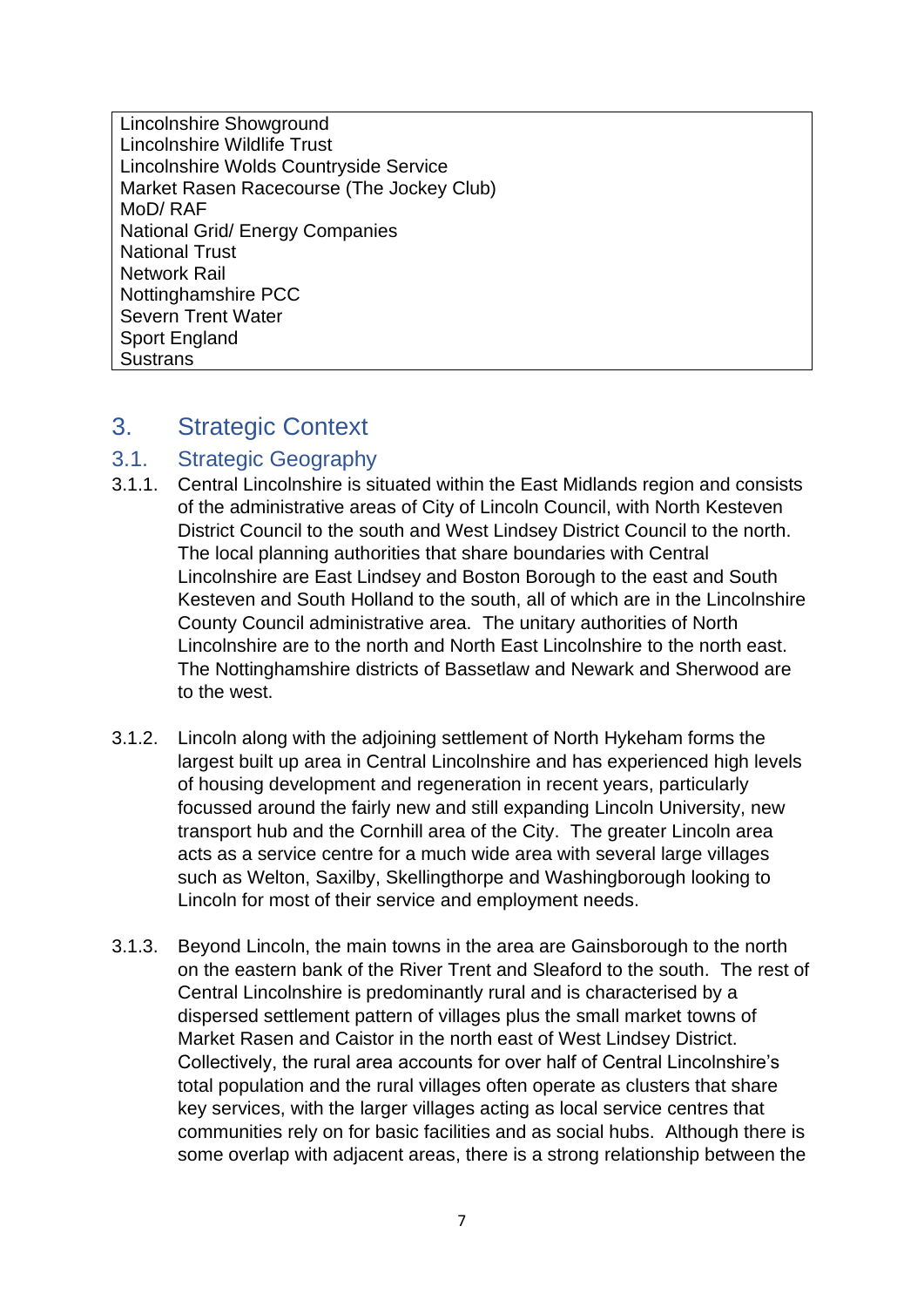three Central Lincolnshire districts who operate as a single housing market area

- 3.1.4. Central Lincolnshire has strong economic and service linkages with the surrounding areas, including Scunthorpe and Grimsby in the Humber area to the north, Doncaster to the north-west, Nottingham to the west, and the smaller nearby service centres including Grantham, Newark and Louth.
- 3.1.5. The Ministry of Defence (MoD) continues to have a strong presence in the area with a number of currently active as well as former bases and is home to the Red Arrows and International Bomber Command Centre.
- 3.1.6. Central Lincolnshire has a varied natural environment and includes part of the Lincolnshire Wolds Area of Outstanding Natural Beauty (AONB) with its rolling hills and nestled villages and an escarpment of Jurassic Lincolnshire Limestone, a distinctive topographical feature, running north-south along its full length, known locally as the Lincoln Edge.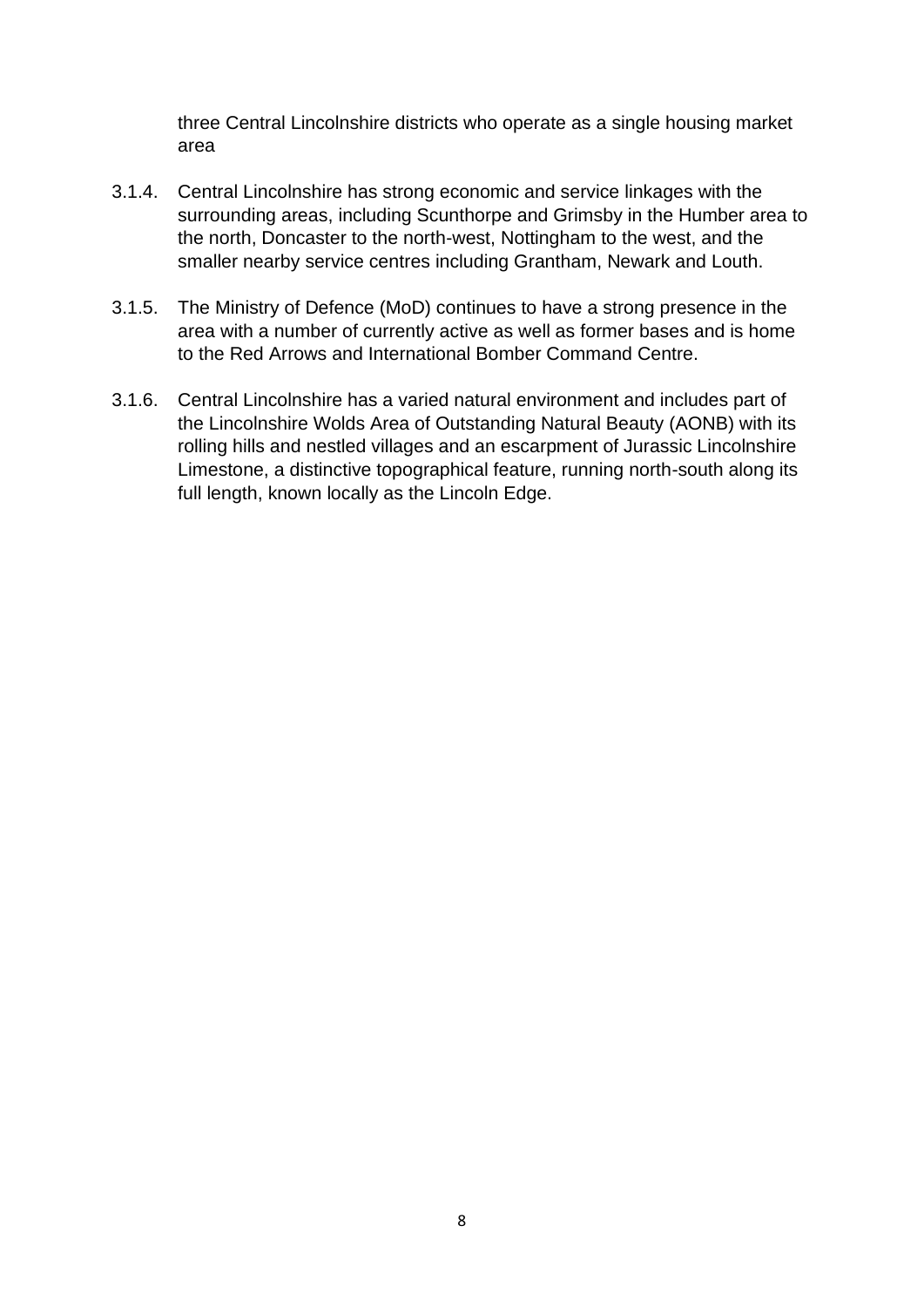



Contains OS data © Crown copyright and database rights 10 January 2022. OS Licence No. 100017926. You are granted a<br>Then-exclusive, royalty free, revocable licence solely to view the Licensed Data for non-commercial purpos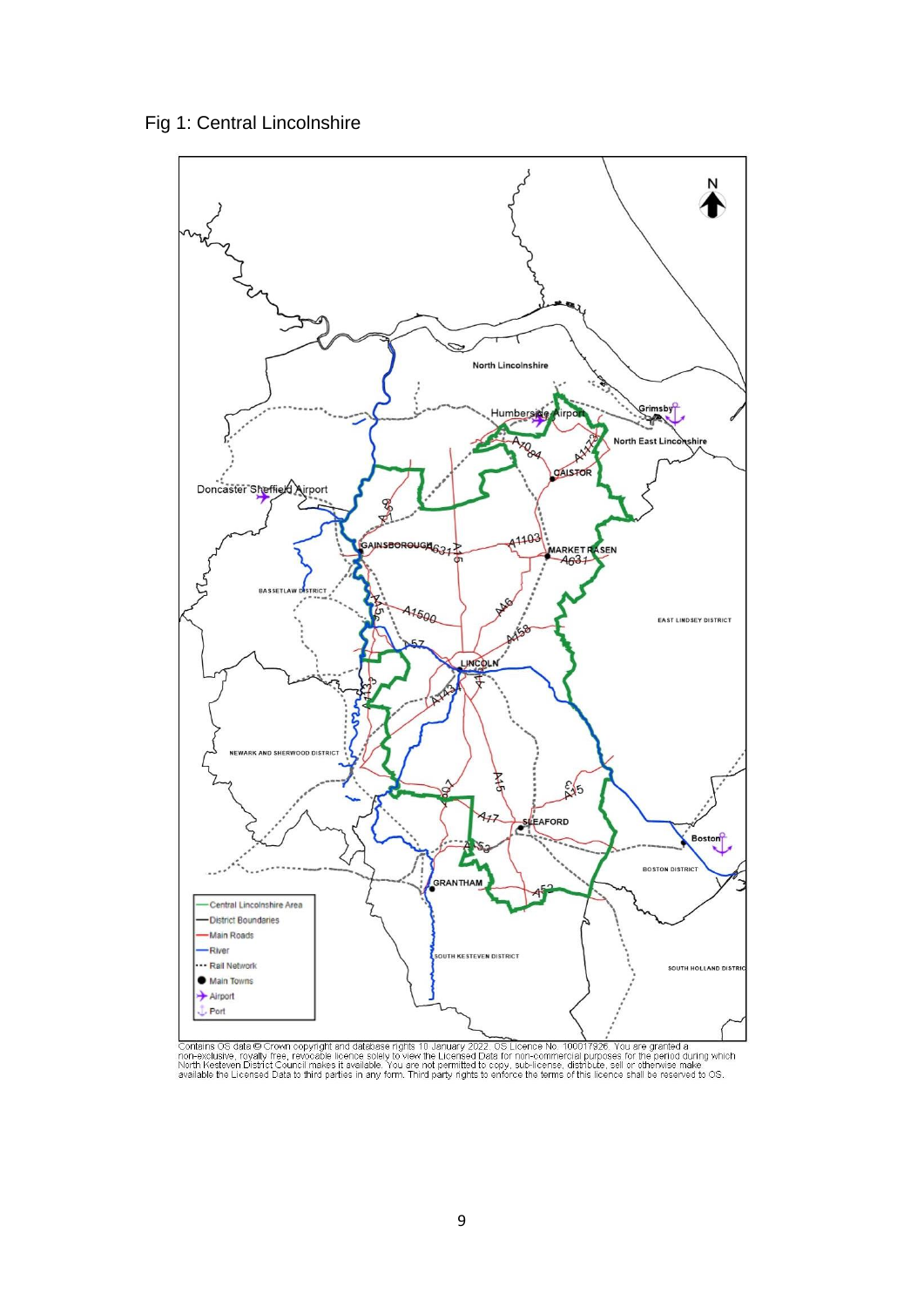# <span id="page-9-0"></span>3.2. Central Lincolnshire Joint Working

- 3.2.1. The Central Lincolnshire Local Plan Team has a strong relationship with and engages regularly with officers and Members from the City of Lincoln Council, North Kesteven District Council, West Lindsey District Council and Lincolnshire County Council. The Heads of Planning from each of the four authorities and the Central Lincolnshire Local Plan Team generally meet at least monthly, while the Central Lincolnshire Strategic Group consisting of Chief Executives or other Chief Officers meets every one or two months and the Joint Strategic Planning Committee meets approximately every three months. All meetings occur less often or more often with ad hoc meetings with any officers and Members occurring as required to discuss specific issues as they arise.
- 3.2.2. To support the production of the joint Central Lincolnshire Local Plan, the Joint Committee and officers have undertaken and commissioned several Central Lincolnshire wide studies including, but not limited to:
	- Central Lincolnshire Housing Needs Assessment (HNA);
	- Economic Needs Assessment update (ENA);
	- Central Lincolnshire Energy Study and climate change evidence base;
	- City and Town Centre Study:
	- Water Cycle Study;
	- Strategic Flood Risk Assessment;
	- Green Infrastructure Study;
	- Biodiversity Opportunity Mapping;
	- Open Space Audit and Provision Standard Assessment;
	- Quantitative Playing Pitch Needs Assessment;
	- Indoor and Built Sports Facilities Study;
	- Transport Modelling; and
	- Gypsy and Traveller Accommodation Assessment.
- 3.2.3. Further studies and joint work continue to be commissioned and are undertaken across the Central Lincolnshire area as and when required.

## <span id="page-9-1"></span>3.3. Wider Engagement

- 3.3.1. All neighbouring authorities, prescribed bodies as well as other relevant bodies have been contacted throughout the Local Plan review process. Each were contacted during the Issues and Options consultation from 6<sup>th</sup> June till 18<sup>th</sup> July 2019. Their comments were taken into consideration when drafting the Draft Local Plan and comments made and issues raised formed the basis for targeted Duty to Cooperate engagement.
- 3.3.2. Targeted Duty to Cooperate Engagement took place between April and June 2021 where a table was circulate outlining potential strategic matters,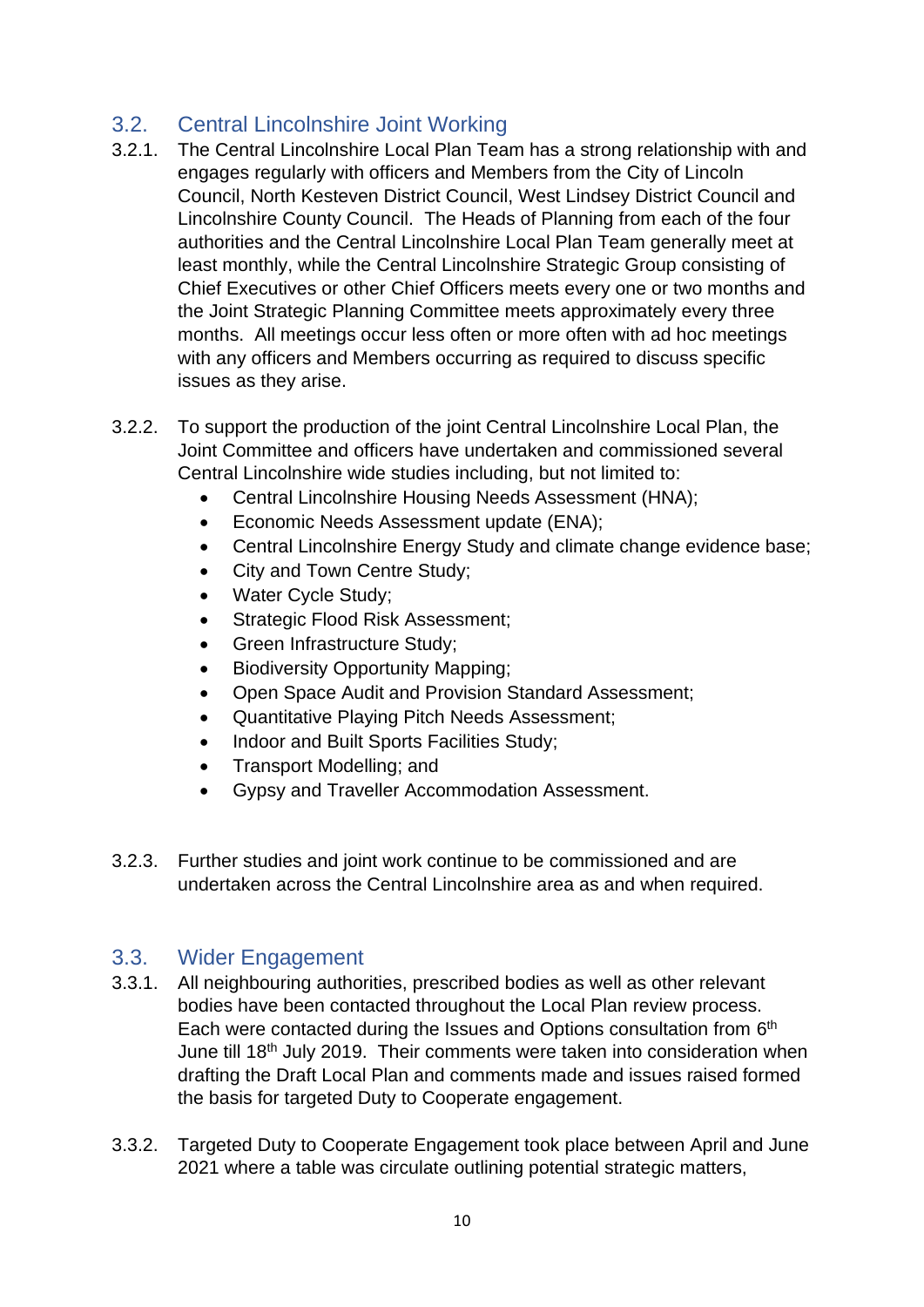organisations that may be directly involved in the matter, what evidence would be used to inform decisions and discussions on the matter, the suggested approach to overcome or manage the matter and how the matter could be monitored. Comments and suggestions were noted, incorporated into the table and prompted further discussions as necessary.

- 3.3.3. Each of the neighbouring authorities, prescribed bodies and other relevant bodies were contacted again during the Draft Local Plan consultation from 30<sup>th</sup> June till 24<sup>th</sup> August 2021. Their comments were taken into consideration when drafting the Proposed Submission Local Plan and any comments made and issues raised formed the basis for further targeted Duty to Cooperate engagement.
- 3.3.4. A list of the strategic matters was taken from paragraphs 20 to 23 of the NPPF as listed above. These strategic, cross boundary matters were then discussed and agreed with the relevant organisations engaged, the list of evidence referred to agreed with them, as was the approach to be taken, actions and means of monitoring the matter and outcomes.

# <span id="page-10-0"></span>4. Strategic Matters

# <span id="page-10-1"></span>4.1. Strategic Priorities of the Local Plan

4.1.1. Section 1.3 of the Local Plan defines the Strategic Priorities for development and use of land in Central Lincolnshire as follows:

| <b>NPPF Strategic</b> | <b>Local Planning Authority Strategic Priorities</b>                                                                                                                                   |
|-----------------------|----------------------------------------------------------------------------------------------------------------------------------------------------------------------------------------|
| <b>Priorities</b>     |                                                                                                                                                                                        |
| Housing and Jobs      | To facilitate the delivery in full of the homes and jobs<br>identified as being needed in Central Lincolnshire.                                                                        |
|                       | To deliver a balanced mix of tenures, types and sizes of new<br>homes, including affordable homes of a type and tenure<br>which meet identified needs.                                 |
|                       | To continue to drive economic growth across Central<br>Lincolnshire.                                                                                                                   |
| Retail                | Lincoln City Centre to continue to provide the primary                                                                                                                                 |
|                       | destination for shopping and leisure for the area.                                                                                                                                     |
|                       | Gainsborough, Sleaford and the Market Towns will continue<br>to provide a local destination for the surrounding local areas.                                                           |
| Infrastructure        | Ensure necessary infrastructure is in place to support planned<br>growth, secured through the most appropriate methods and<br>update the Council's Infrastructure Delivery Plan (IDP). |
| Health and            | To provide safe and healthy environments, reduce health                                                                                                                                |
| Community             | inequalities and help everyone live healthy lifestyles.                                                                                                                                |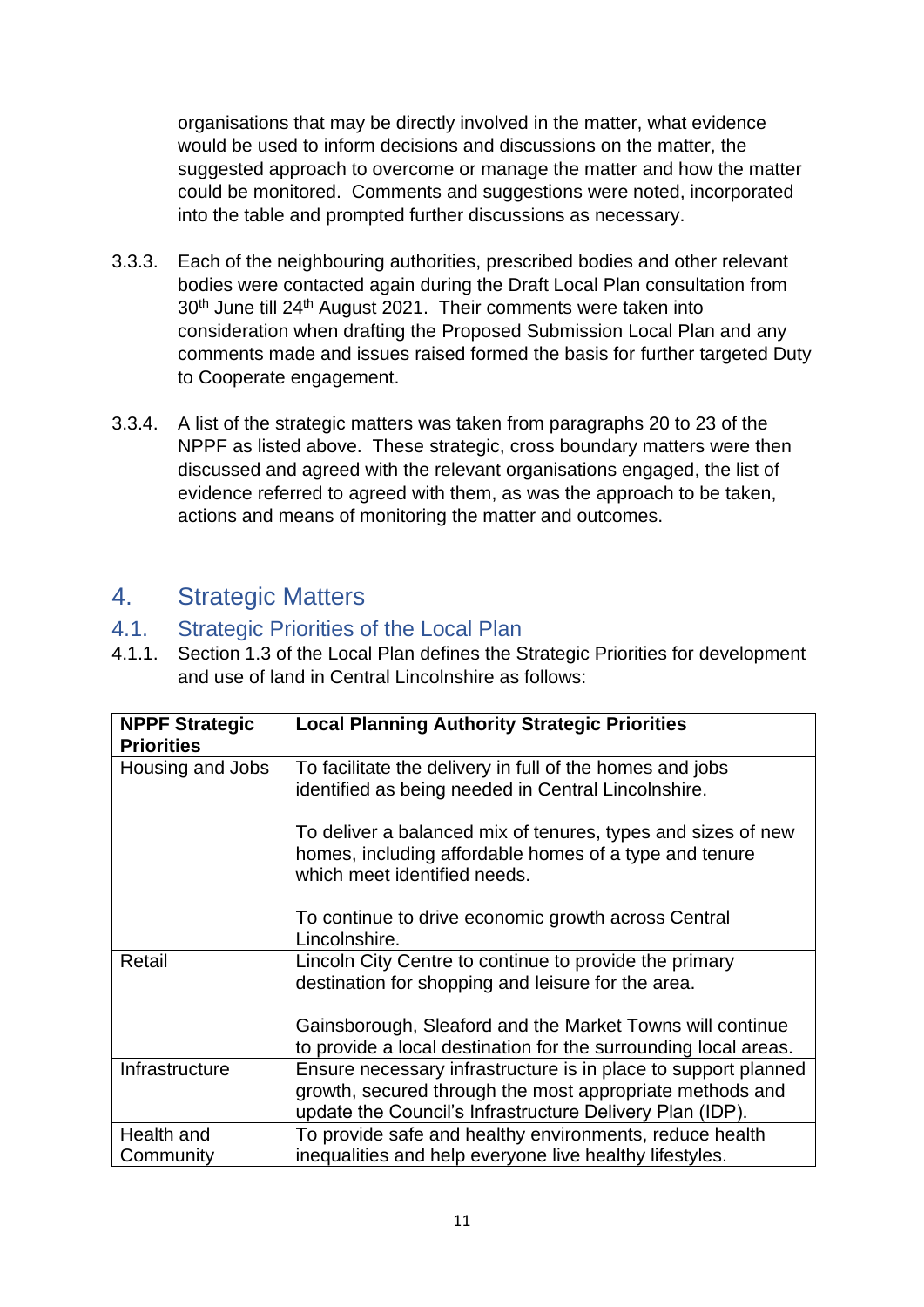| The Historic, Built<br>and Natural<br>Environment | To conserve and where possible enhance the natural, built<br>and historic environment through high quality design that is<br>responsive to its surroundings creating distinctive<br>communities that people are proud to be part of.                                                                                                                                                                    |
|---------------------------------------------------|---------------------------------------------------------------------------------------------------------------------------------------------------------------------------------------------------------------------------------------------------------------------------------------------------------------------------------------------------------------------------------------------------------|
| <b>Climate Change</b>                             | To help facilitate a carbon net zero Central Lincolnshire.<br>To reduce and manage flood risk, improve community<br>resilience and ensure that Central Lincolnshire adapts to<br>climate change.<br>To minimise the impact of growth of Central Lincolnshire,<br>ensuring that development is sustainable, designed to allow<br>for active travel connectivity and high levels of energy<br>efficiency. |
| Green<br>Infrastructure                           | To increase the green infrastructure network to improve<br>sustainable access and achieve biodiversity net gain as part<br>of an enhanced natural environment.                                                                                                                                                                                                                                          |

4.1.2. The key matters, cross-boundary and strategic issues and resolutions from these strategic priories are summarised below:

# <span id="page-11-0"></span>4.2. Meeting housing need

- 4.2.1. Central Lincolnshire operates as a largely self-contained housing market area. The Central Lincolnshire Housing Needs Assessment sets out the housing requirement for the area as a range of 1,060 – 1,325 dwellings per year for the Local Plan period (2018 to 2040). Central Lincolnshire intends to meet the full housing requirement at the top end of this range through allocations within its own area and does not need neighbouring authorities to assist in meeting this need. The identification and assessment of these sites has been undertaken in regular ongoing communication with the Central Lincolnshire districts and Lincolnshire County Council. Through e-mail correspondence or meetings with neighbouring authorities it has been stated that Central Lincolnshire will meet its own housing needs and adjacent authorities have either stated that they intend to meet their own needs or have not indicated that they require Central Lincolnshire to meet any of their needs. All neighbouring authorities have either signed the Statement of Common Ground to this effect or have indicated that they are happy to do so.
- 4.2.2. There are no strategic cross boundary issues with neighbouring authorities outside of Central Lincolnshire in relation to meeting housing need at this time, but this will be regularly monitored.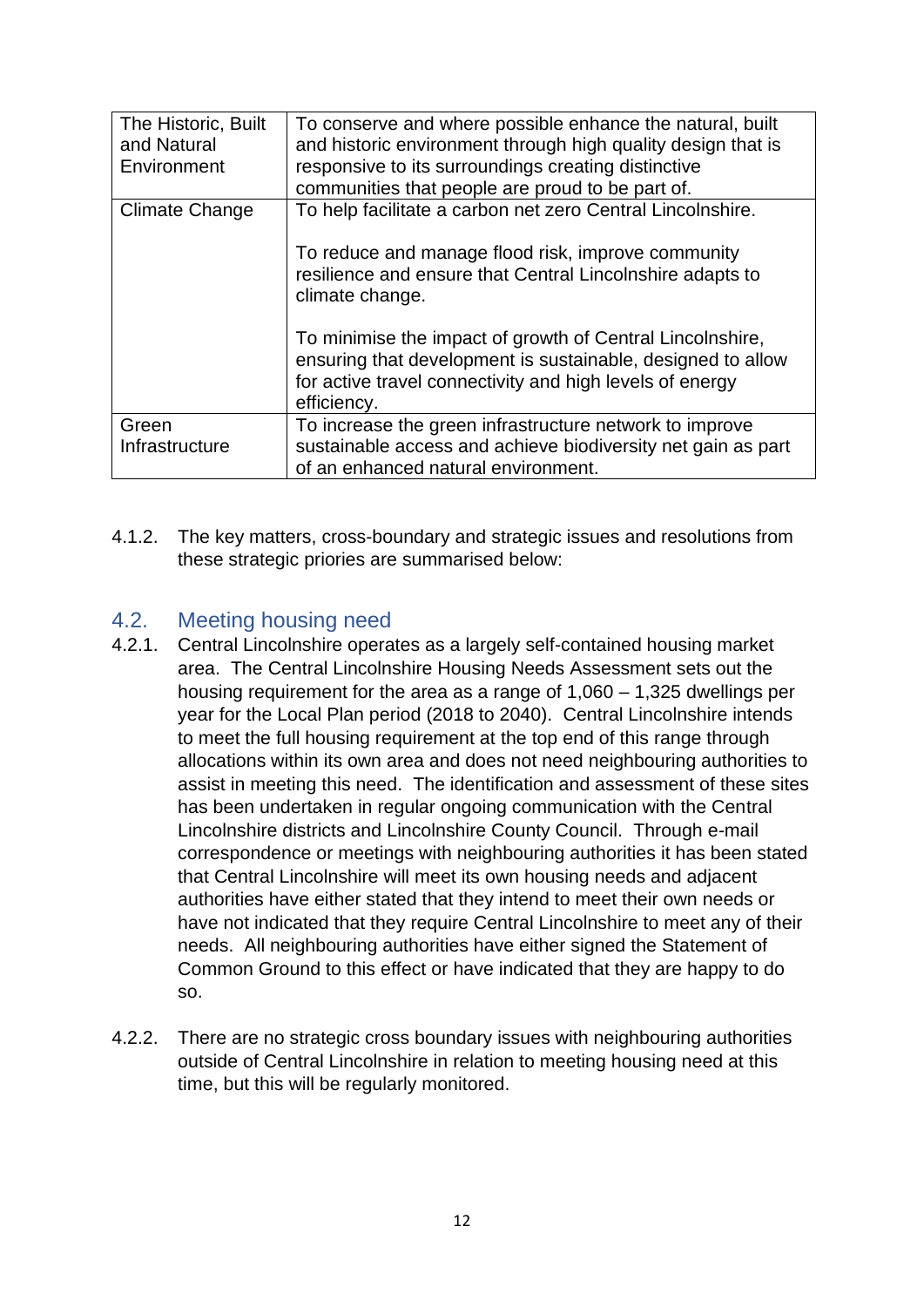# <span id="page-12-0"></span>4.3. Scale and location of new housing

- 4.3.1. Central Lincolnshire intends to largely retain the existing settlement hierarchy and approach to growth in the adopted 2017 Local Plan in allocating land to meet its housing need. It is intended to focus most proposed development around Lincoln, Gainsborough and Sleaford with appropriate, proportionate levels of growth elsewhere subject to the character and capacity of the settlement. Substantial development outside of existing distribution patterns is not proposed and non-strategic infrastructure needs generated by proposed housing growth is expected to be met within Central Lincolnshire. However, some impact on strategic infrastructure such as transport, education, health, water supply and wastewater, telecommunications and green infrastructure, may cross administrative boundaries. This approach has been developed and agreed through ongoing regular communication with the Central Lincolnshire Districts and Lincolnshire County Council.
- 4.3.2. It is intended to continue to liaise and share information with neighbouring authorities and appropriate organisations such as National Highways, the EA, Lincs CCG (or subsequent organisation) on behalf of the Lincs NHS System, Natural England, Historic England, and any other organisations, as appropriate, as any issues or matters are brought to light and to take into account the plans and/ or strategies that they have produced.
- 4.3.3. The close working relationship with Lincolnshire County Council, particularly in relation to their functions as education authority, highways authority, lead local flood authority and minerals and waste authority, will also ensure that cross boundary issues are raised and addressed through their functions and links to adjacent authorities, Department for Education, National Highways working groups and partnerships. Through this connection no strategic cross boundary issues have been identified at this time. This will be kept under review, particularly if a strategic, cross boundary issue is identified that requires further discussion.
- 4.3.4. Work on specific infrastructure requirements are covered under separate matter headings.
- 4.3.5. No issues have been raised by Duty to Cooperate bodies on the scale and location of housing proposed in the Local Plan.

# <span id="page-12-1"></span>4.4. Meeting gypsy and traveller need

4.4.1. A Gypsy and Traveller Accommodation Assessment was undertaken in 2020 to review the needs of the gypsy and traveller community across Central Lincolnshire in accordance with the National Planning Policy for Traveller Sites (2015). It concluded that there was no evidence of need for travelling showpeople accommodation in the plan period but there was a need for transit provision with negotiated stopping places with provision of services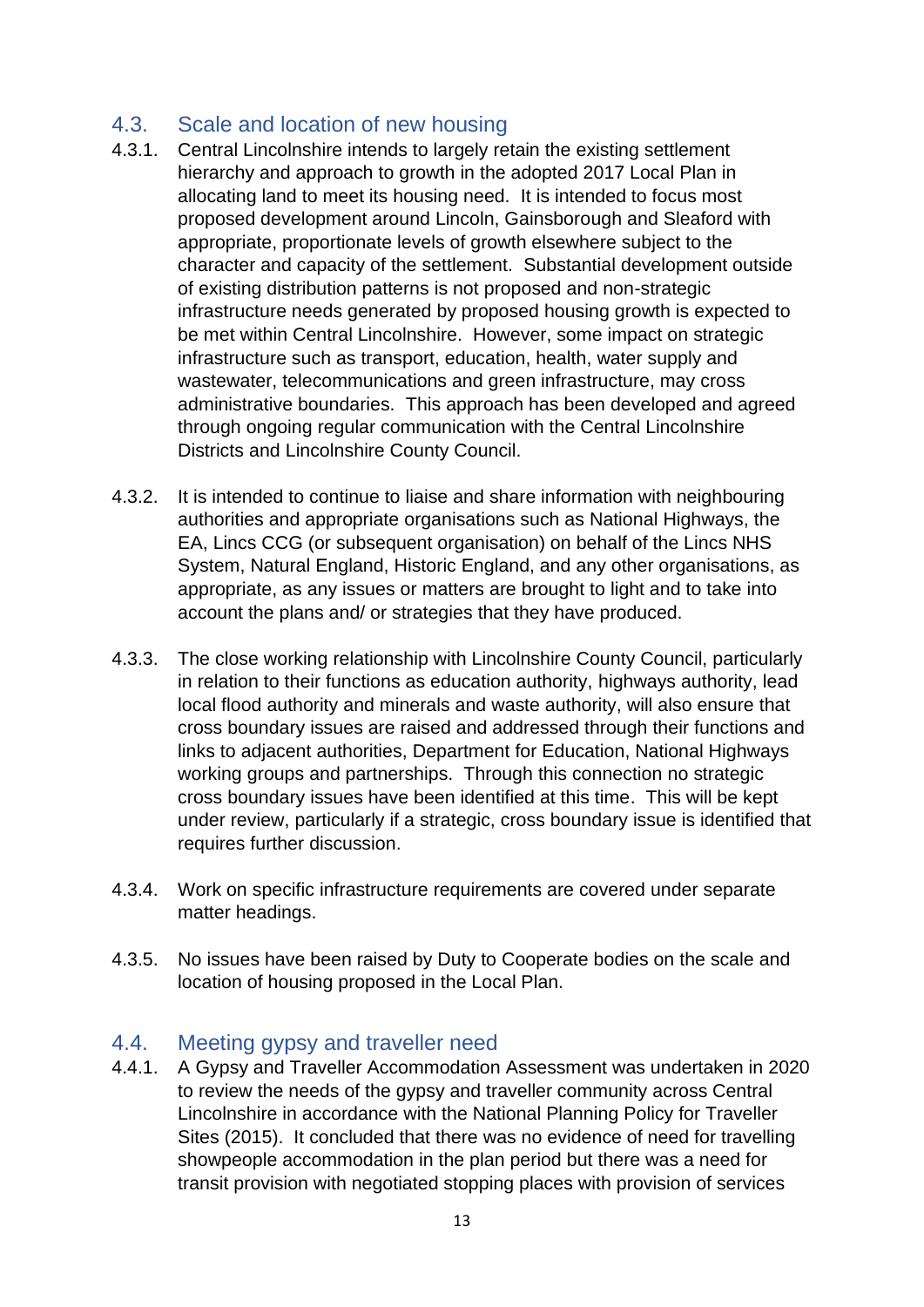such as waste disposal and toilets. It also identified the need for additional permanent pitches from 2019 to 2040, broken down into five-year periods. The assessment concluded that need to 2024 had been met with four surplus pitches, an additional 10 pitches would be required for 2024 to 2029, 11 for 2029 to 2034 and 15 from 2034 to 2040. Central Lincolnshire intends to meet this need within its own boundaries and does not require neighbouring authorities to assist at this time. Central Lincolnshire has contacted all neighbouring authorities who have not informed us that they require our assistance to meet any of their identified need. No strategic cross boundary issues have been identified with neighbouring authorities in relation to meeting gypsy and traveller need.

- 4.4.2. All neighbouring authorities have either signed the Statement of Common Ground to this effect or have indicated that they are happy to do so.
- <span id="page-13-0"></span>4.5. Meeting employment needs with the necessary scale and location of employment land
- 4.5.1. An Economic Needs Assessment (ENA) update was completed in March 2020 identifying a need for 6.5ha of land for office space, 4.3ha for warehouse space and 0.9ha of industrial land in order to meet employment needs over the plan period.
- 4.5.2. The 2017 Local Plan allocated over 111ha of employment land across seven Strategic Employment Sites (SESs) with an additional 51ha expected to come forward as part of the proposed Sustainable Urban Extensions (SUEs) around Lincoln, Gainsborough and Sleaford. This far exceeded predicted need and whilst development has taken place on some of the sites, more than 90ha of previously allocated land remains undeveloped. Central Lincolnshire's strategy and distribution of growth remains broadly the same as in the adopted Local Plan, focussing on the main urban and most populated areas whilst allowing for a proportionate and appropriate scale of growth elsewhere. The scale and location of the existing identified sites offer sufficient land with choice and flexibility for the plan period without the need to allocate any new employment sites which would not be effective or justified.
- 4.5.3. Central Lincolnshire, its partner authorities and other bodies that work closely with us on cross boundary matters liaise regularly with the GLLEP in partnership groups and meetings. The Local Plan has also been informed by evidence and strategies developed by the GLLEP and so there is expected to be synergy between the plan and the GLLEP work. This helps to ensure that the Local Plan policies are aligned to those in neighbouring areas and other strategies for the area.
- 4.5.4. Central Lincolnshire will continue to liaise with appropriate neighbouring authorities and infrastructure providers to ensure that as permissions come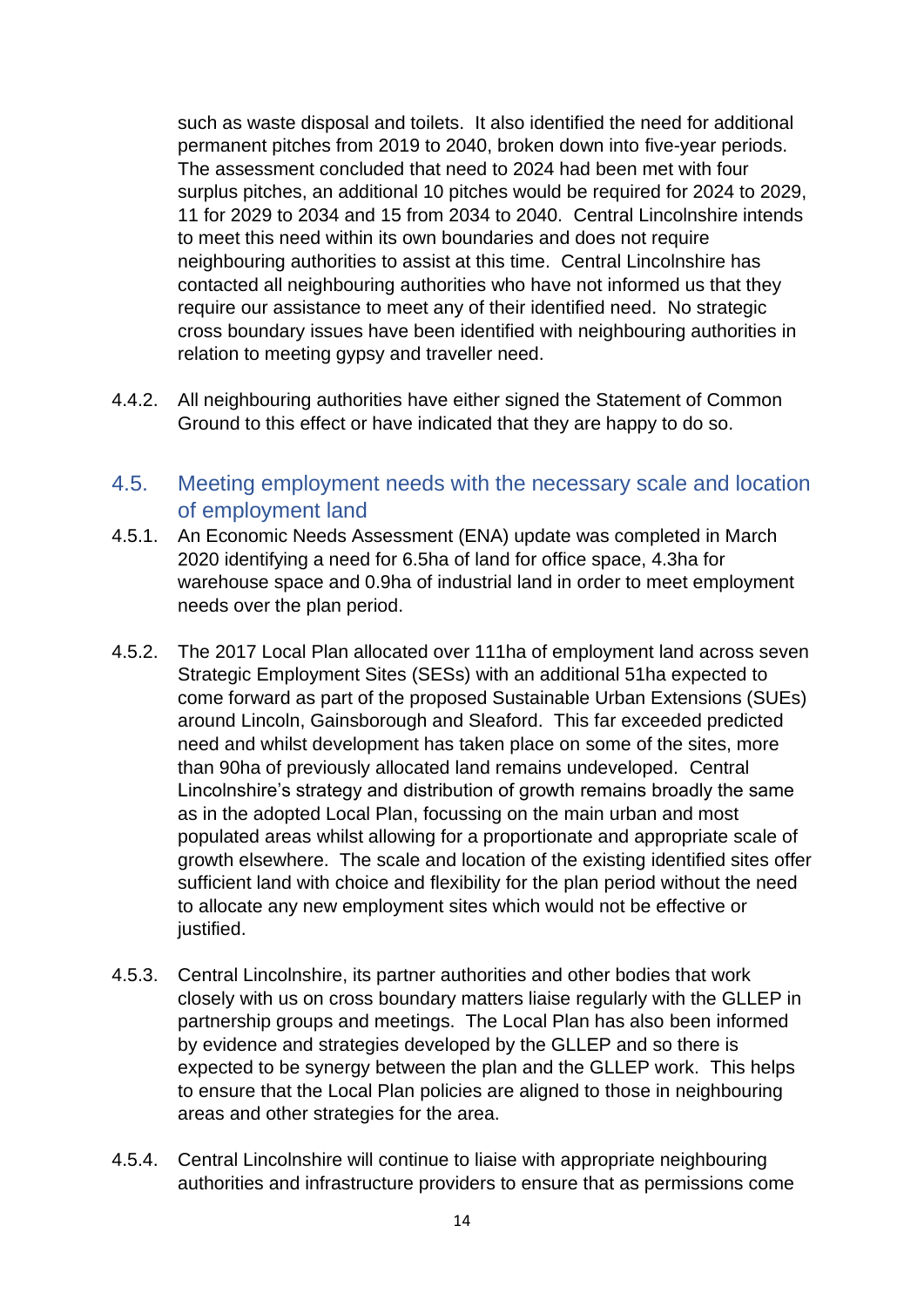forward on allocated sites, any matters arising such as the delivery of infrastructure to meet needs are addressed appropriately as they occur.

- 4.5.5. As part of the ongoing engagement with neighbouring authorities, the proposed strategic Apleyhead logistics employment site is being discussed with Bassetlaw District Council. The Bassetlaw A1 Corridor Logistics Assessment (2021) identified the need for a sub-regional and regional logistics site in the plan period to serve the M1/ A1 corridor and the Bassetlaw Local Plan proposes to allocate 118.7ha of land at Apleyhead on the junction of the A1 and A57, to the east of Worksop. Cross boundary impacts and opportunities and any infrastructure implications form part of these ongoing discussions and emerging Statement of Common Ground being prepared by Bassetlaw District Council.
- 4.5.6. No issues have been raised by Duty to Cooperate partners on the approach to employment in the Local Plan.
- <span id="page-14-0"></span>4.6. Maintaining the vitality of the City and Town Centres in Central Lincs/ relationship with retail strategies of adjacent authorities
- 4.6.1. Despite recent challenges faced by the retail sector, Lincoln continues to perform well and the remaining centres, whilst experiencing some leakage continue to perform relatively well, serving the local community and providing a focus for commercial, business and service uses. This is supported in the Economic Needs Assessment (2020) which highlighted that whilst jobs in the retail sector are anticipated to reduce overall in Central Lincolnshire, job growth in the accommodation and food services sector and the arts, entertainment, recreation and other services sector would increase substantially.
- 4.6.2. Outside of Lincoln there are a number of town centres that have more localised roles, particularly those in Gainsborough, Sleaford, Market Rasen and Caistor. These centres play an important role for their rural hinterland but do experience leakage to other larger centres such as Grantham, Louth, Scunthorpe, Lincoln and more.
- 4.6.3. It is intended to largely retain and strengthen the existing retail hierarchy within Central Lincolnshire with no significant additional retail facilities proposed and no retail issues have been raised by adjacent authorities. All neighbouring authorities have either signed the Statement of Common Ground to this effect or have indicated that they are happy to do so and have not indicated there are any issues with the policies in the Local Plan.

## <span id="page-14-1"></span>4.7. Meeting the needs of strategic leisure/ tourism provision

4.7.1. At the heart of Central Lincolnshire is the historic City of Lincoln with its cathedral and castle with a number of other significant visitor attractions and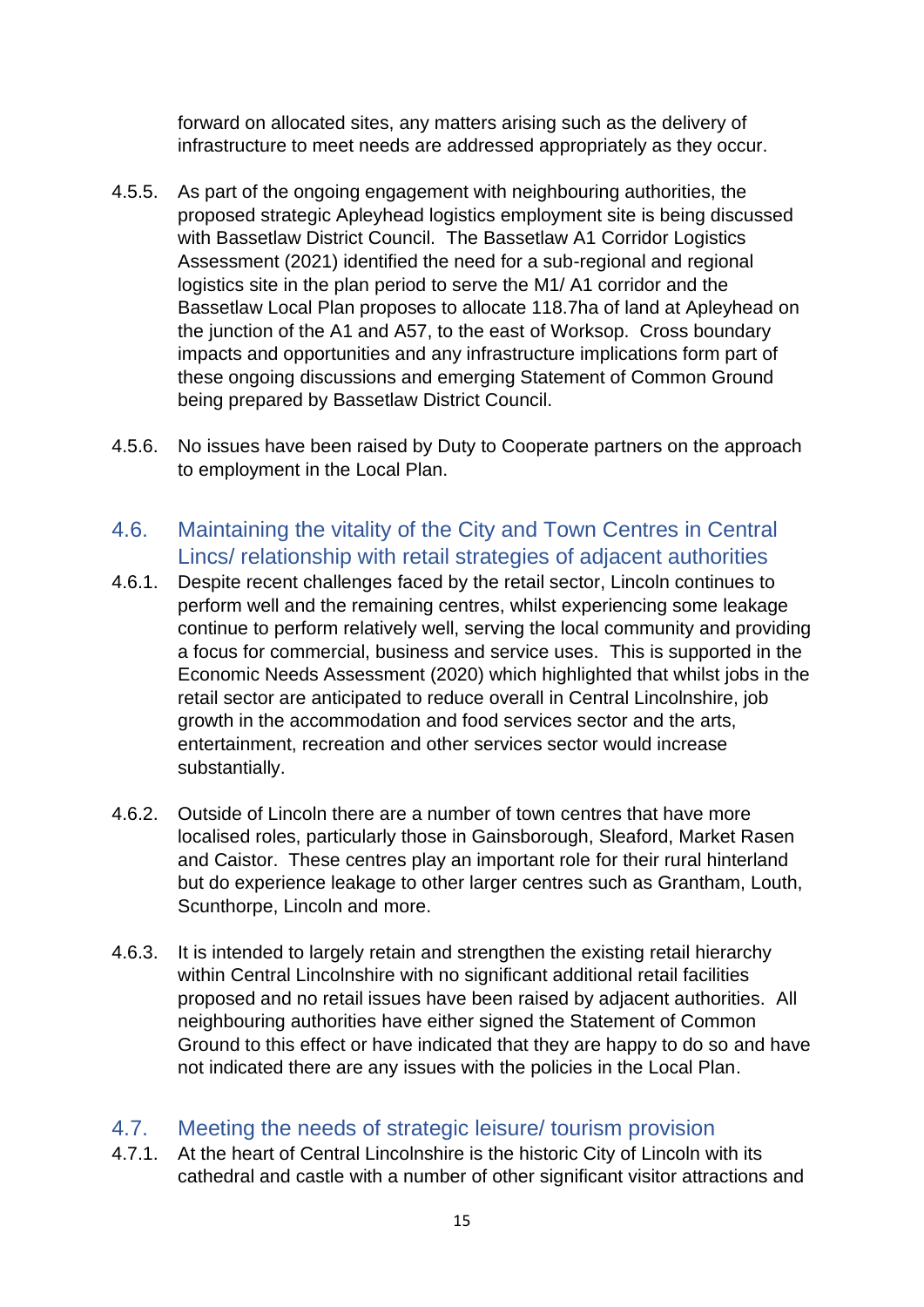events such as the Lincoln Christmas Market. Across Central Lincolnshire there is also the Lincolnshire Showground, Market Rasen Racecourse, aviation attractions including International Bomber Command, Gainsborough Old Hall, the National Centre for Craft and Design (the Hub), attractive market towns, villages and open countryside. This includes the Lincolnshire Wolds Area of Outstanding Natural Beauty (AONB) which is covered separately.

4.7.2. It is intended to maintain and strengthen existing strategic leisure and tourism provision across Central Lincolnshire with no significant new cross boundary impact anticipated. All neighbouring authorities have either signed the Statement of Common Ground to this effect or have indicated that they are happy to do so and have not indicated any concerns with the tourism policies in the Local Plan.

## <span id="page-15-0"></span>4.8. Meeting transport infrastructure needs

- 4.8.1. Central Lincolnshire works closely with its partner, Lincolnshire County Council as highway authority and with National Highways.
- 4.8.2. Further discussions have taken place with National Highways on transport evidence and modelling and cross boundary infrastructure improvements and issues. These discussions have highlighted that further detailed discussions may be needed as development takes place along the route of the A46, but have confirmed that National Highways are content with the evidence underpinning the plan and its allocations and for this to be kept under review as proposals come forward on a site basis.
- 4.8.3. Central Lincolnshire's close working relationship with Lincolnshire County Council as highways authority and ongoing liaison with National Highways provides access to transport working groups and partnerships and discussions with adjacent authorities. Therefore, opportunities are provided through various means for any strategic cross boundary issues to be highlighted and further discussions held with additional organisations as necessary. For example, the A46 is being reviewed as part of the Midlands Connect project.
- 4.8.4. All neighbouring authorities and other prescribed bodies have either signed the Statement of Common Ground to this effect or have indicated that they are happy to do so and have not raised any objections to the approach in the Local Plan.

#### <span id="page-15-1"></span>4.9. Meeting minerals and waste management needs

4.9.1. Central Lincolnshire forms part of the Lincolnshire County Council minerals and waste authority area. Lincolnshire County Council is an active partner in the Central Lincolnshire Local Plan and through its liaison with and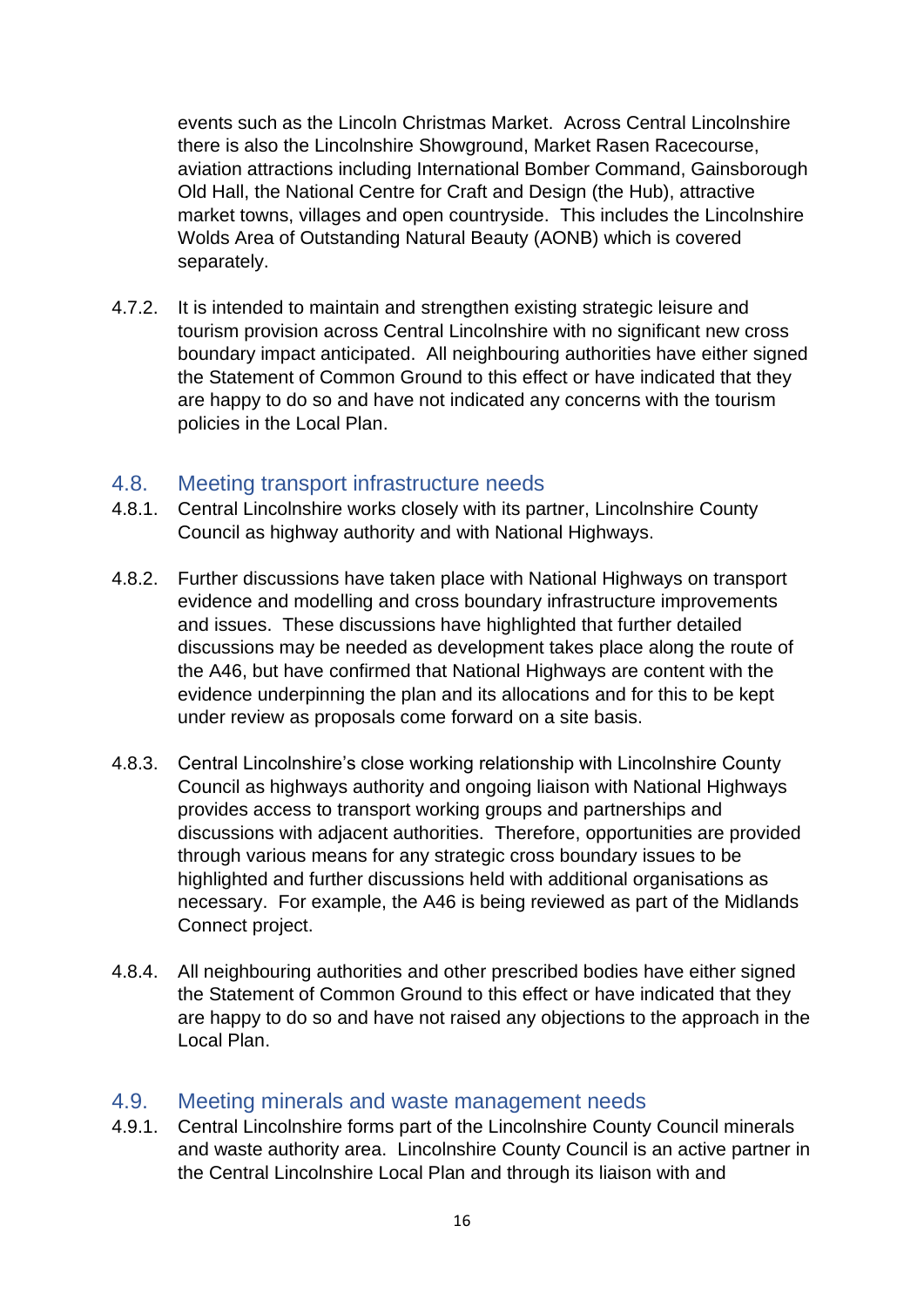participation in minerals and waste groups, provides a link to cross boundary matters with other Lincolnshire district authorities and adjacent minerals and waste authorities. Lincolnshire County Council liaise with Central Lincolnshire on their Joint Municipal Waste Management Strategy and Mineral Local Plan.

4.9.2. The Central Lincolnshire Committee does not believe there to be any significant cross boundary issues, but it is noted that Lincolnshire County Council does not agree to the inclusion of Policy S19: Fossil Fuel Exploration, Extraction, Production or Energy Generation in the Regulation 19 draft of the Local Plan. The policy was adjusted following the Regulation 18 consultation and Lincolnshire County Council comments in an effort to ensure that the policy set out the stance of the Committee without co-opting individual councils into a position, but Lincolnshire County Council has maintained its standing objection to any such policy. However, the Committee has confirmed that this is a key element of achieving climate change goals for the plan, so agreement has not been possible in this matter.

#### <span id="page-16-0"></span>4.10. Managing water quality and flood risk

- 4.10.1. Parts of Central Lincolnshire including parts of Lincoln City and our main towns and villages are within flood zones 2 and 3. Central Lincolnshire has worked closely with the EA, IDBs, Lincolnshire County Council as Lead Local Flood Authority and Anglian Water on the development of Local Plan policies, SFRA and site specific mitigation as appropriate. Central Lincolnshire continues to be involved in the preparation and implementation of a number of other water quality and flood risk documents such as the Joint Lincolnshire Flood Risk and Water Management Strategy, Greater Lincolnshire Water Management Plan and the emerging Humber 2100+ Strategy. Central Lincolnshire also engage regularly with a number of multi organisational groups when producing the Central Lincolnshire Water Cycle Study and Strategic Flood Risk Assessment and participate in the Flood Risk and Drainage Management Groups hosted by Lincolnshire County Council as Lead Local Flood Authority.
- 4.10.2. It is intended to continue to liaise closely with the EA, IDB's, Lincolnshire County Council as LLFA, Anglian Water, Severn Trent Water, and neighbouring authorities and to liaise with other relevant organisations and bodies such as the Marine Management Organisation and Greater Lincolnshire Nature Partnership. Many of these bodies cover areas wider than Central Lincolnshire with a catchment and river basin approach which ensures that cross boundary matters are approached and addressed appropriately.
- 4.10.3. Further discussions with the Environment Agency on details of the SFRA and supporting evidence, the approach to flood risk for windfall sites and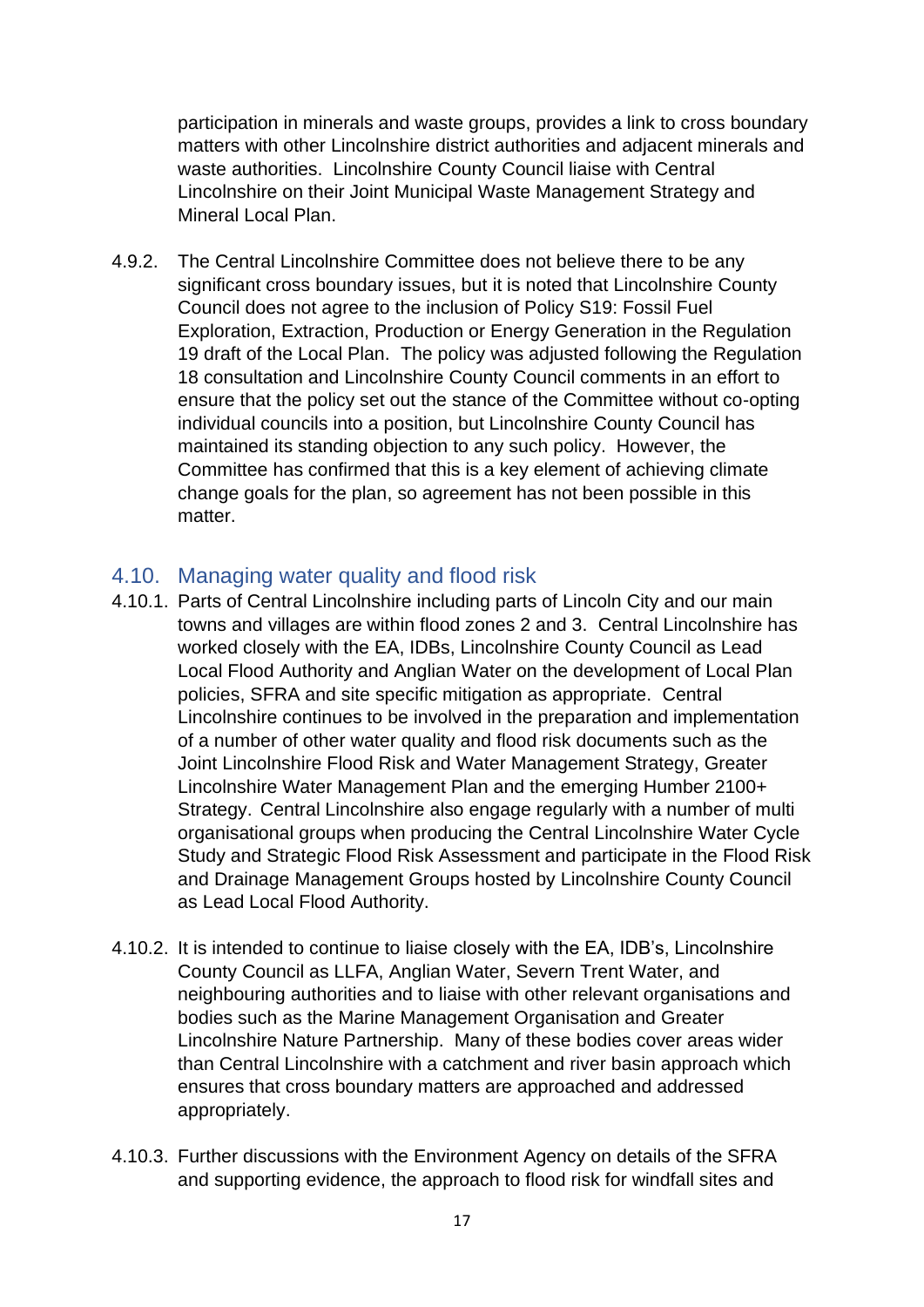suggested mitigation for proposed allocations have taken place. The essential requirements for additional information and amendments were agreed and further advice given. The relevant documents have been revised and support the Regulation 19 consultation. Amendments to relevant policies in the draft Local Plan have been made in accordance with the Environment Agency's comments at the Regulation 18 stage.

- 4.10.4. Further discussions have taken place with Newark and Sherwood District Council about growth options to the south west of Lincoln, particularly how drainage and flood risk around the village of Girton may be affected and it is agreed that this will be kept under review through ongoing engagement.
- 4.10.5. All neighbouring authorities, prescribed bodies and other relevant bodies have either signed the Statement of Common Ground to this effect or have indicated that they are happy to do so.

#### <span id="page-17-0"></span>4.11. Managing water supply and wastewater needs

- 4.11.1. Central Lincolnshire lies within the East Midlands area of serious water stress where drought is a cause for concern. This is a major challenge in the context of Central Lincolnshire's planned growth and will require careful conservation and management of water resources to ensure that demand for water can be achieved in a sustainable manner. It also provides the justification to require, via this Local Plan, the higher water efficiency standard of 110 litres per day and for water re-use measures to be encouraged wherever feasible in order to reduce consumption and demand on the mains water supply further.
- 4.11.2. The Central Lincolnshire authorities work closely with water companies, the EA and other relevant bodies to ensure that infrastructure improvements to manage increased wastewater and sewage effluent produced by new development are delivered in a timely manner, and to ensure that, as required by the Water Framework Directive, there is no deterioration to water quality and the environment.
- 4.11.3. It is intended to continue to work with these organisations and bodies to ensure that strategic, cross boundary water supply and wastewater needs are met and to continue to contribute as required to plans and strategies that they produce.
- 4.11.4. All neighbouring authorities, prescribed bodies and other relevant bodies have either signed the Statement of Common Ground to this effect or have indicated that they are happy to do so.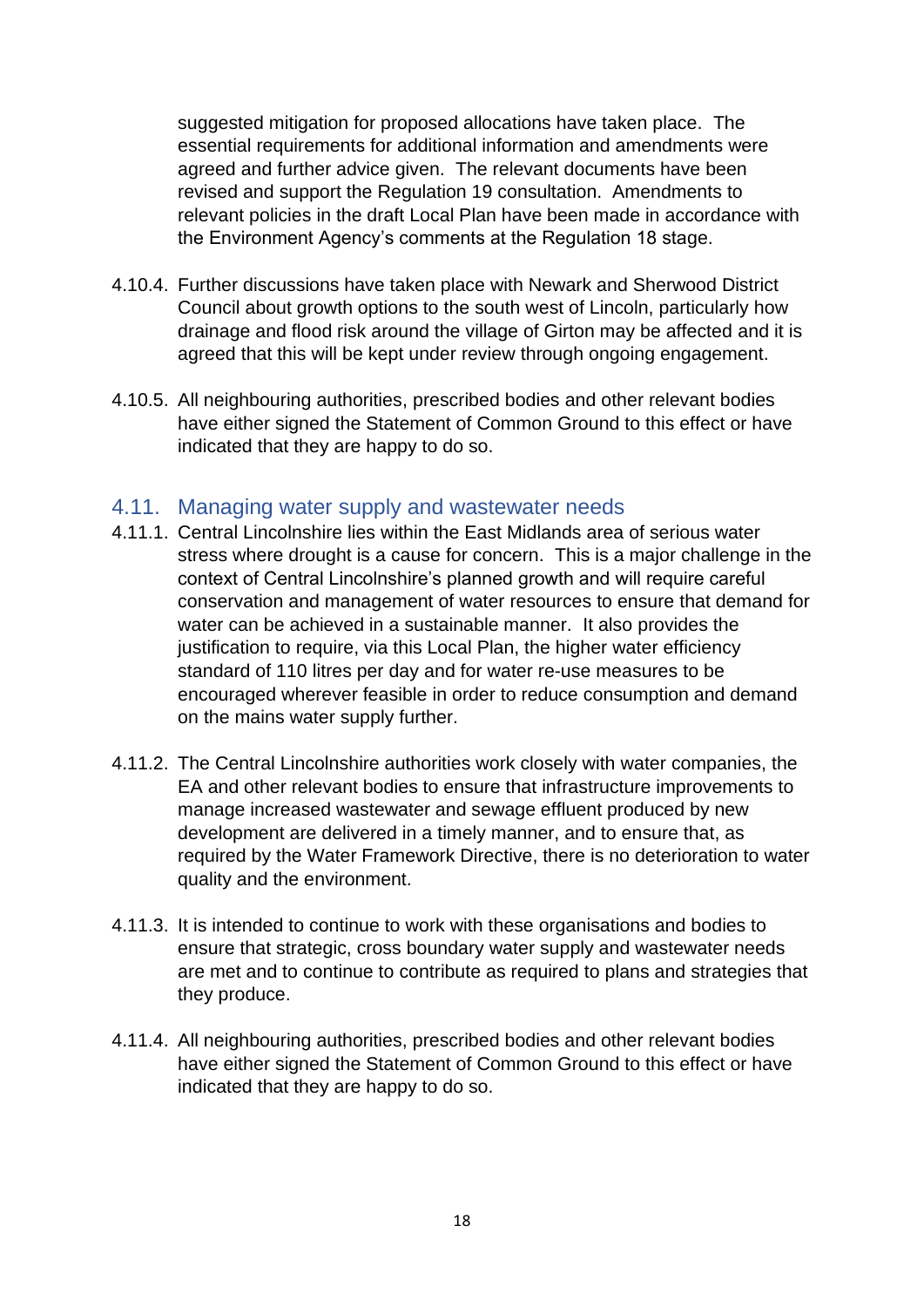#### <span id="page-18-0"></span>4.12. Meeting energy needs and renewable energy generation

- 4.12.1. As a response to climate change and the 'climate emergency' the country is seeking to transition towards a low carbon future. Central Lincolnshire has therefore commissioned work to look at how the Local Plan can put forward land use policies to contribute towards achieving this. Many of the policies are suggesting local, development specific changes aimed at reducing energy consumption, however, others such as those aimed at protecting carbon sinks and those to support appropriate large-scale renewable energy may have strategic, cross boundary implications.
- 4.12.2. Information and evidence has been shared with neighbouring authorities and other relevant organisations as Central Lincolnshire responds to evolving government guidance and develops policies in this area.
- 4.12.3. In terms of renewable energy generation, particularly as it relates to large scale wind turbines, the approach being taken by Central Lincolnshire is to identify areas suitable in principle for such development. In order to identify suitable areas strategic level constraints have been identified and mapped, some of which extend beyond Central Lincolnshire's administrative boundaries such as 5km from airfields and airports, and a 2km buffer around named settlements within Central Lincolnshire and similar settlements in the districts immediately adjacent. The overall methodology employed and identified areas has been discussed with neighbouring authorities with no substantive concerns being raised.
- 4.12.4. Lincolnshire County Council adopted a Wind Energy Position Statement in 2012 and reaffirmed this position in 2021. The approach in the Local Plan has used a lot of the criteria in this Wind Energy Position Statement to identify the locations suitable in principle for large scale wind turbines, with other elements of the statement to be considered at application stage. Lincolnshire County Council object to this position and continue to oppose all but small-scale wind turbines, however, the position in the Local Plan policy is supported by the three Central Lincolnshire Districts as an important element of ensuring that Central Lincolnshire can achieve carbon net zero status.
- 4.12.5. The Central Lincolnshire Joint Strategic Planning Committee continues to be committed to delivering a Local Plan that is aligned to delivering a net zero carbon Central Lincolnshire and this policy is an important part of this wider goal. It is also considered that this policy is aligned to the County Council's own position statement, albeit some considerations are expected to be considered at application stage rather than during the mapping exercise. It is therefore clear that agreement cannot be reached with Lincolnshire County Council on this matter. Neighbouring authorities were consulted specifically on this methodology and no issues or concerns were raised.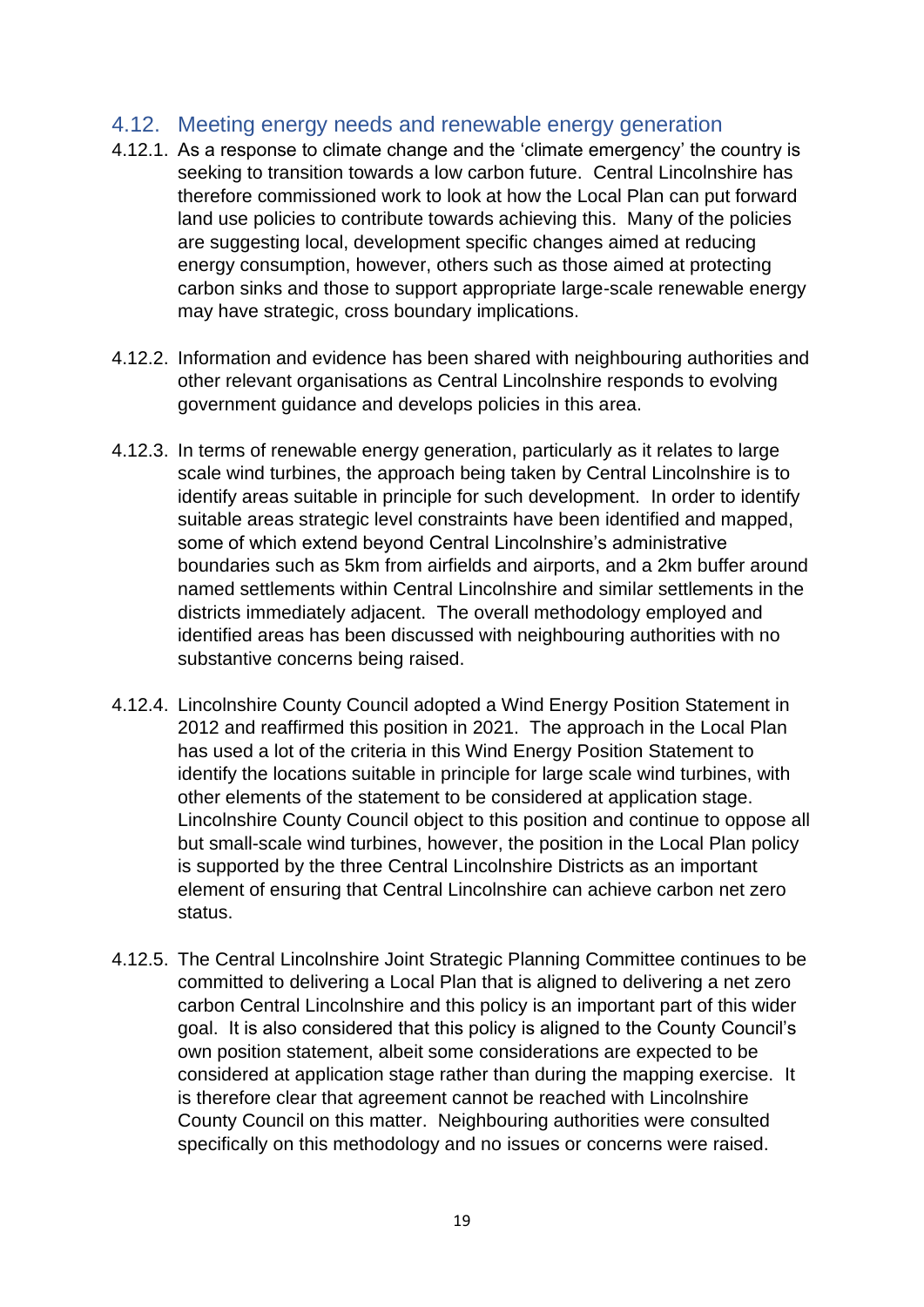# <span id="page-19-0"></span>4.13. Meeting primary and community health care needs

- 4.13.1. There is ongoing discussion with health care providers and others to ensure the consideration of health and well-being. As well as discussion with Lincolnshire CCG (or subsequent organisation) on behalf of the Lincolnshire NHS system.
- 4.13.2. It is intended to continue to share information and liaise with relevant bodies and neighbouring authorities as appropriate.
- 4.13.3. All neighbouring authorities and prescribed bodies have either signed the Statement of Common Ground to this effect or have indicated that they are happy to do so and have not raised any concerns with the approach in the Local Plan.

#### <span id="page-19-1"></span>4.14. Meeting education needs

4.14.1. Central Lincolnshire is part of the Lincolnshire County Council education authority area. Lincolnshire County Council is an active partner in the Central Lincolnshire Local Plan and there is regular ongoing liaison with their education team. Through Lincolnshire County Council's liaison with neighbouring education authorities, they provide a link for cross boundary matters with other Lincolnshire district authorities and adjacent education authorities. There are not known to be any significant, cross boundary issues.

## <span id="page-19-2"></span>4.15. Conserving and enhancing the natural environment

- 4.15.1. Central Lincolnshire applied consideration of blue/ green infrastructure and biodiversity opportunity mapping in the site allocations and planning application process and the intention is for net gains to be maximised and delivered efficiently. There has been ongoing engagement with Natural England, Lincolnshire Wolds Countryside Service, Greater Lincolnshire Nature Partnership, EA, Anglian Water, the Canal and Rivers Trust and others throughout the development of the Local Plan direction and policies and their comments and suggestions taken into account.
- 4.15.2. It is intended to continue to share information and liaise with relevant bodies, particularly the GLNP and adjacent authorities as appropriate.
- 4.15.3. All neighbouring authorities, prescribed bodies and other relevant bodies have either signed the Statement of Common Ground to this effect or have indicated that they are happy to do so and have not raised any concerns on the Local Plan with regards to this matter.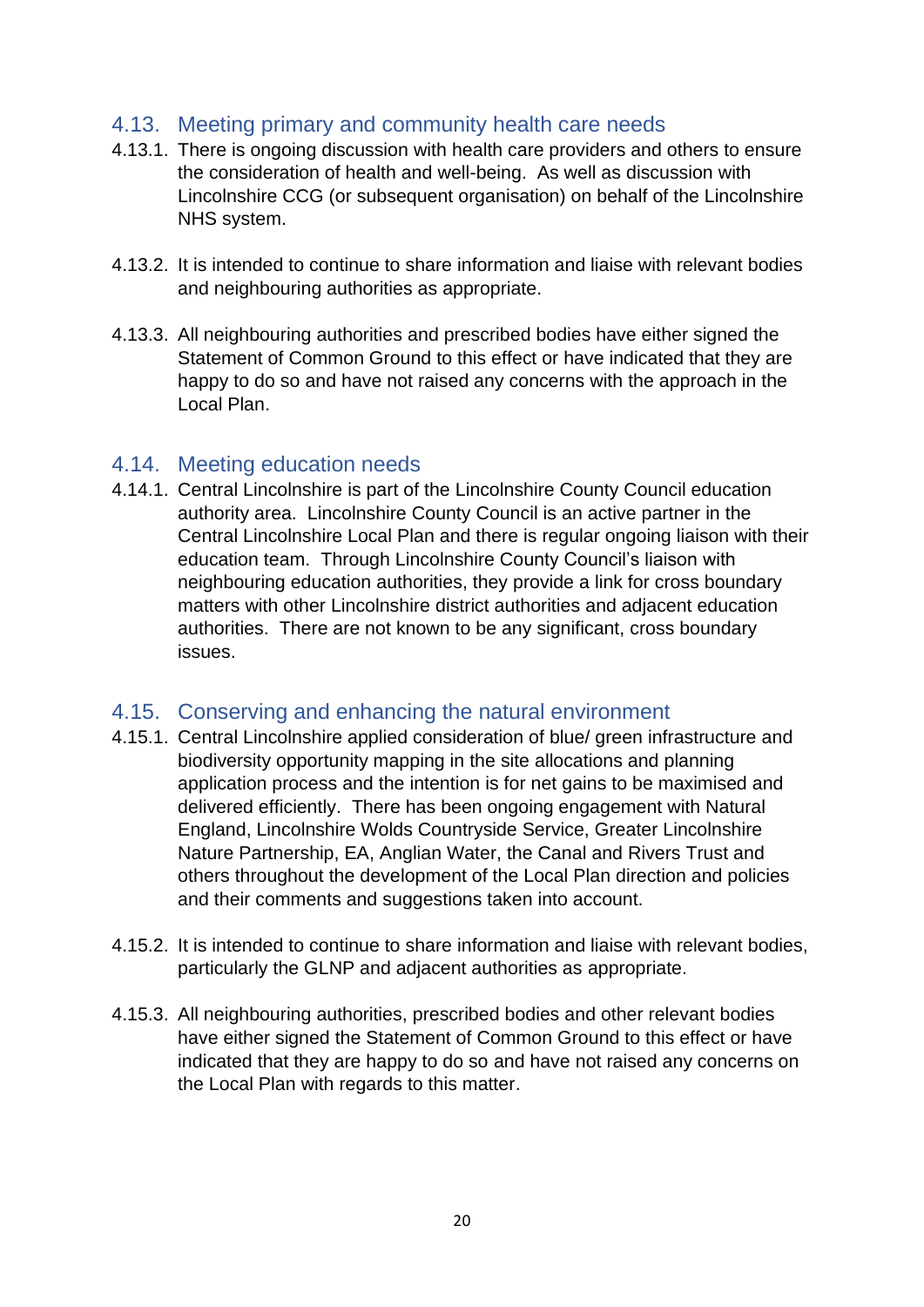# <span id="page-20-0"></span>4.16. Conserving and enhancing the built and historic environment

- 4.16.1. Historic England and conservation officers have been consulted in the Local Plan preparation and their comments and suggestions have been incorporated in the drafting of the policies and through the Sustainability Appraisal where impacts on the historic environment have been considered.
- 4.16.2. It is intended to continue to liaise with Historic England and other relevant organisations as policies and site allocations evolve. Further discussions on policy wording and supporting text have taken place between the Central Lincolnshire authorities and Historic England and agreement reached.

# <span id="page-20-1"></span>5. Conclusion

- 5.1.1. In preparing the Central Lincolnshire Local Plan, considerable efforts to cooperate with the various Duty to Cooperate bodies and organisations has taken place. Some of these bodies and organisations have raised detailed matters on, for example, policy wording and/ or have contributed to various elements of the evidence base and we have worked closely with each to address these concerns, as far as possible.
- 5.1.2. Most of the Duty to Cooperate bodies and organisations have stated that they are satisfied with the strategic, cross boundary matters, issues and actions as stated in section 4 above. These have been added to and modified throughout the duty to cooperate process to reflect the ongoing discussions that have taken place with the various relevant organisations.
- 5.1.3. Throughout the process some comments have been received, either during the Regulation 18 Consultation or in informal discussions, in relation to detailed wording in the plan. The plan has been updated in discussion with officers from the Central Lincolnshire Districts and Lincolnshire County Council. This process resulted in the majority of concerns being resolved, but some issues, relating to wind turbines, the application of value zones in policies S7 and S8 and the policy relating to fossil fuel extraction (S19) were not possible to resolve for all partners with Lincolnshire County Council still being opposed to the position taken.
- 5.1.4. Overall, aside from the matters listed above, the Central Lincolnshire Joint Strategic Planning Committee is not aware of any Duty to Cooperate issues, and is not expecting any Duty to Cooperate issue to be raised at the forthcoming Proposed Submission consultation stage. If this position changes as a result of representations received at the consultation stage, either this Statement will be revised accordingly, or a supplementary note prepared
- 5.1.5. The Statement of Common Ground (ref. STA007.1) contains Appendix 2 which provides a record of the ongoing engagement and cooperation with